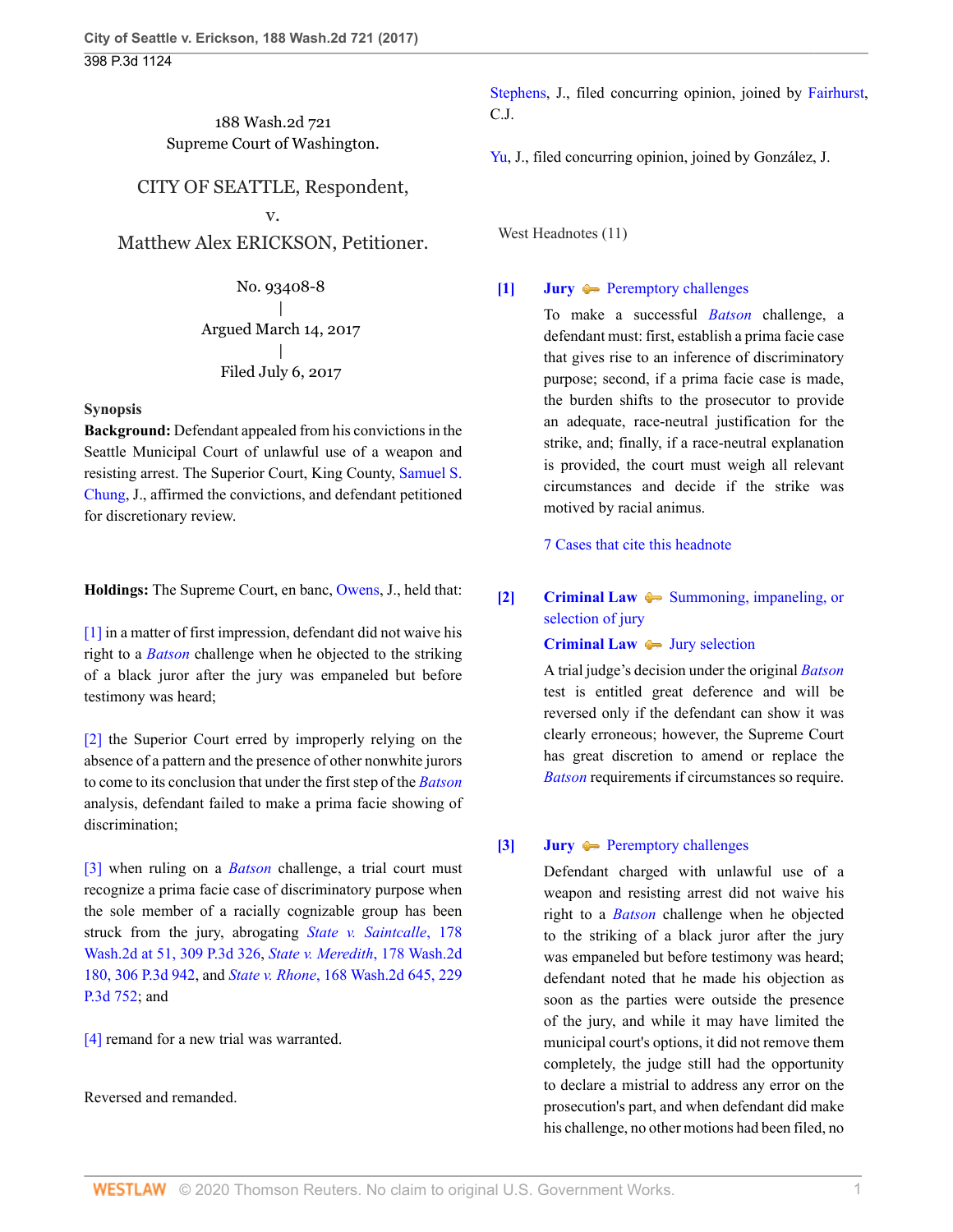## 398 P.3d 1124

testimony had been heard, and no evidence had been admitted.

# <span id="page-1-3"></span>**[\[4\]](#page-4-1) [Criminal Law](http://www.westlaw.com/Browse/Home/KeyNumber/110/View.html?docGuid=If16b08a062d111e794a1f7ff5c621124&originationContext=document&vr=3.0&rs=cblt1.0&transitionType=DocumentItem&contextData=(sc.UserEnteredCitation))**  $\blacktriangleright$  [Presentation of questions in](http://www.westlaw.com/Browse/Home/KeyNumber/110k1028/View.html?docGuid=If16b08a062d111e794a1f7ff5c621124&originationContext=document&vr=3.0&rs=cblt1.0&transitionType=DocumentItem&contextData=(sc.UserEnteredCitation)) [general](http://www.westlaw.com/Browse/Home/KeyNumber/110k1028/View.html?docGuid=If16b08a062d111e794a1f7ff5c621124&originationContext=document&vr=3.0&rs=cblt1.0&transitionType=DocumentItem&contextData=(sc.UserEnteredCitation))

Objections must generally be raised at a time that will afford the trial court an opportunity to correct the error.

## [3 Cases that cite this headnote](http://www.westlaw.com/Link/RelatedInformation/DocHeadnoteLink?docGuid=If16b08a062d111e794a1f7ff5c621124&headnoteId=204208627700420200706175011&originationContext=document&vr=3.0&rs=cblt1.0&transitionType=CitingReferences&contextData=(sc.UserEnteredCitation))

# <span id="page-1-4"></span>**[\[5\]](#page-5-0) [Criminal Law](http://www.westlaw.com/Browse/Home/KeyNumber/110/View.html?docGuid=If16b08a062d111e794a1f7ff5c621124&originationContext=document&vr=3.0&rs=cblt1.0&transitionType=DocumentItem&contextData=(sc.UserEnteredCitation))**  $\blacklozenge$  **[Summoning, impaneling, or](http://www.westlaw.com/Browse/Home/KeyNumber/110k1134.38/View.html?docGuid=If16b08a062d111e794a1f7ff5c621124&originationContext=document&vr=3.0&rs=cblt1.0&transitionType=DocumentItem&contextData=(sc.UserEnteredCitation))** [selection of jury](http://www.westlaw.com/Browse/Home/KeyNumber/110k1134.38/View.html?docGuid=If16b08a062d111e794a1f7ff5c621124&originationContext=document&vr=3.0&rs=cblt1.0&transitionType=DocumentItem&contextData=(sc.UserEnteredCitation))

While trial courts have traditionally given great discretion to findings of prima facie discrimination under *[Batson](http://www.westlaw.com/Link/Document/FullText?findType=Y&serNum=1986122459&pubNum=0000708&originatingDoc=If16b08a062d111e794a1f7ff5c621124&refType=RP&originationContext=document&vr=3.0&rs=cblt1.0&transitionType=DocumentItem&contextData=(sc.UserEnteredCitation))*, and such findings are reviewed for abuse of that discretion, the Supreme Court also has the power to determine, under appropriate circumstances, whether the traditional *[Batson](http://www.westlaw.com/Link/Document/FullText?findType=Y&serNum=1986122459&pubNum=0000708&originatingDoc=If16b08a062d111e794a1f7ff5c621124&refType=RP&originationContext=document&vr=3.0&rs=cblt1.0&transitionType=DocumentItem&contextData=(sc.UserEnteredCitation))* analysis should be amended or replaced to ensure the promise of equal protection. [U.S. Const. Amend. 14](http://www.westlaw.com/Link/Document/FullText?findType=L&pubNum=1000583&cite=USCOAMENDXIV&originatingDoc=If16b08a062d111e794a1f7ff5c621124&refType=LQ&originationContext=document&vr=3.0&rs=cblt1.0&transitionType=DocumentItem&contextData=(sc.UserEnteredCitation)).

### <span id="page-1-0"></span>**[\[6\]](#page-6-0) [Jury](http://www.westlaw.com/Browse/Home/KeyNumber/230/View.html?docGuid=If16b08a062d111e794a1f7ff5c621124&originationContext=document&vr=3.0&rs=cblt1.0&transitionType=DocumentItem&contextData=(sc.UserEnteredCitation)) [Peremptory challenges](http://www.westlaw.com/Browse/Home/KeyNumber/230k33(5.15)/View.html?docGuid=If16b08a062d111e794a1f7ff5c621124&originationContext=document&vr=3.0&rs=cblt1.0&transitionType=DocumentItem&contextData=(sc.UserEnteredCitation))**

Trial court erred by improperly relying on the absence of a pattern and the presence of other nonwhite jurors to come to its conclusion that under the first step of the *[Batson](http://www.westlaw.com/Link/Document/FullText?findType=Y&serNum=1986122459&pubNum=0000708&originatingDoc=If16b08a062d111e794a1f7ff5c621124&refType=RP&originationContext=document&vr=3.0&rs=cblt1.0&transitionType=DocumentItem&contextData=(sc.UserEnteredCitation))* analysis, defendant failed to make a prima facie showing of discrimination with regard to the State's striking of the only black juror; defendant made a prima facie showing of discrimination when he challenged the State's peremptory strike based on the fact that the struck juror was the only black juror on the panel, and that single strike, absent other circumstances showing legitimate grounds, was enough to trigger a prima facie showing.

#### [6 Cases that cite this headnote](http://www.westlaw.com/Link/RelatedInformation/DocHeadnoteLink?docGuid=If16b08a062d111e794a1f7ff5c621124&headnoteId=204208627700620200706175011&originationContext=document&vr=3.0&rs=cblt1.0&transitionType=CitingReferences&contextData=(sc.UserEnteredCitation))

### <span id="page-1-5"></span>**[\[7\]](#page-6-1) [Jury](http://www.westlaw.com/Browse/Home/KeyNumber/230/View.html?docGuid=If16b08a062d111e794a1f7ff5c621124&originationContext=document&vr=3.0&rs=cblt1.0&transitionType=DocumentItem&contextData=(sc.UserEnteredCitation)) —** [Peremptory challenges](http://www.westlaw.com/Browse/Home/KeyNumber/230k33(5.15)/View.html?docGuid=If16b08a062d111e794a1f7ff5c621124&originationContext=document&vr=3.0&rs=cblt1.0&transitionType=DocumentItem&contextData=(sc.UserEnteredCitation))

*[Batson](http://www.westlaw.com/Link/Document/FullText?findType=Y&serNum=1986122459&pubNum=0000708&originatingDoc=If16b08a062d111e794a1f7ff5c621124&refType=RP&originationContext=document&vr=3.0&rs=cblt1.0&transitionType=DocumentItem&contextData=(sc.UserEnteredCitation))* is concerned with whether a juror was struck because of his or her race, not the level of diversity remaining on the jury; in addition, a *[Batson](http://www.westlaw.com/Link/Document/FullText?findType=Y&serNum=1986122459&pubNum=0000708&originatingDoc=If16b08a062d111e794a1f7ff5c621124&refType=RP&originationContext=document&vr=3.0&rs=cblt1.0&transitionType=DocumentItem&contextData=(sc.UserEnteredCitation))* violation can occur if even one juror is struck, and although a pattern is informative, it is not necessary.

#### <span id="page-1-1"></span>**[\[8\]](#page-6-2) [Jury](http://www.westlaw.com/Browse/Home/KeyNumber/230/View.html?docGuid=If16b08a062d111e794a1f7ff5c621124&originationContext=document&vr=3.0&rs=cblt1.0&transitionType=DocumentItem&contextData=(sc.UserEnteredCitation))**  $\rightarrow$  [Peremptory challenges](http://www.westlaw.com/Browse/Home/KeyNumber/230k33(5.15)/View.html?docGuid=If16b08a062d111e794a1f7ff5c621124&originationContext=document&vr=3.0&rs=cblt1.0&transitionType=DocumentItem&contextData=(sc.UserEnteredCitation))

When ruling on a *[Batson](http://www.westlaw.com/Link/Document/FullText?findType=Y&serNum=1986122459&pubNum=0000708&originatingDoc=If16b08a062d111e794a1f7ff5c621124&refType=RP&originationContext=document&vr=3.0&rs=cblt1.0&transitionType=DocumentItem&contextData=(sc.UserEnteredCitation))* challenge, the trial court must recognize a prima facie case of discriminatory purpose when the sole member of a racially cognizable group has been struck from the jury; the trial court must then require an explanation from the striking party and analyze, based on the explanation and the totality of the circumstances, whether the strike was racially motivated, abrogating *[State v. Saintcalle](http://www.westlaw.com/Link/Document/FullText?findType=Y&serNum=2031199011&pubNum=0004645&originatingDoc=If16b08a062d111e794a1f7ff5c621124&refType=RP&originationContext=document&vr=3.0&rs=cblt1.0&transitionType=DocumentItem&contextData=(sc.UserEnteredCitation))*, 178 [Wash.2d at 51, 309 P.3d 326,](http://www.westlaw.com/Link/Document/FullText?findType=Y&serNum=2031199011&pubNum=0004645&originatingDoc=If16b08a062d111e794a1f7ff5c621124&refType=RP&originationContext=document&vr=3.0&rs=cblt1.0&transitionType=DocumentItem&contextData=(sc.UserEnteredCitation)) *[State v. Meredith](http://www.westlaw.com/Link/Document/FullText?findType=Y&serNum=2031250465&pubNum=0004645&originatingDoc=If16b08a062d111e794a1f7ff5c621124&refType=RP&originationContext=document&vr=3.0&rs=cblt1.0&transitionType=DocumentItem&contextData=(sc.UserEnteredCitation))*, [178 Wash.2d 180, 306 P.3d 942,](http://www.westlaw.com/Link/Document/FullText?findType=Y&serNum=2031250465&pubNum=0004645&originatingDoc=If16b08a062d111e794a1f7ff5c621124&refType=RP&originationContext=document&vr=3.0&rs=cblt1.0&transitionType=DocumentItem&contextData=(sc.UserEnteredCitation)) and *[State v.](http://www.westlaw.com/Link/Document/FullText?findType=Y&serNum=2021664562&pubNum=0004645&originatingDoc=If16b08a062d111e794a1f7ff5c621124&refType=RP&originationContext=document&vr=3.0&rs=cblt1.0&transitionType=DocumentItem&contextData=(sc.UserEnteredCitation)) Rhone*[, 168 Wash.2d 645, 229 P.3d 752](http://www.westlaw.com/Link/Document/FullText?findType=Y&serNum=2021664562&pubNum=0004645&originatingDoc=If16b08a062d111e794a1f7ff5c621124&refType=RP&originationContext=document&vr=3.0&rs=cblt1.0&transitionType=DocumentItem&contextData=(sc.UserEnteredCitation)).

[5 Cases that cite this headnote](http://www.westlaw.com/Link/RelatedInformation/DocHeadnoteLink?docGuid=If16b08a062d111e794a1f7ff5c621124&headnoteId=204208627700820200706175011&originationContext=document&vr=3.0&rs=cblt1.0&transitionType=CitingReferences&contextData=(sc.UserEnteredCitation))

#### <span id="page-1-2"></span>**[\[9\]](#page-7-0) [Criminal Law](http://www.westlaw.com/Browse/Home/KeyNumber/110/View.html?docGuid=If16b08a062d111e794a1f7ff5c621124&originationContext=document&vr=3.0&rs=cblt1.0&transitionType=DocumentItem&contextData=(sc.UserEnteredCitation))**  $\rightarrow$  [Ordering new trial](http://www.westlaw.com/Browse/Home/KeyNumber/110k1189/View.html?docGuid=If16b08a062d111e794a1f7ff5c621124&originationContext=document&vr=3.0&rs=cblt1.0&transitionType=DocumentItem&contextData=(sc.UserEnteredCitation))

Remand for a new trial was warranted after Supreme Court adopted a new bright-line rule, and found a prima facie case of discrimination in the State's strike of the only African American juror in prosecution for unlawful use of a weapon and resisting arrest; the trial court's in-person examination of the credibility and demeanor of the prosecutor and jury would be essential in a *[Batson](http://www.westlaw.com/Link/Document/FullText?findType=Y&serNum=1986122459&pubNum=0000708&originatingDoc=If16b08a062d111e794a1f7ff5c621124&refType=RP&originationContext=document&vr=3.0&rs=cblt1.0&transitionType=DocumentItem&contextData=(sc.UserEnteredCitation))* analysis, the trial judge was no longer on the bench, and even if he was, it would be unreasonable to require him to recall and evaluate demeanor after more than two years, or to recall the jury.

[1 Cases that cite this headnote](http://www.westlaw.com/Link/RelatedInformation/DocHeadnoteLink?docGuid=If16b08a062d111e794a1f7ff5c621124&headnoteId=204208627701120200706175011&originationContext=document&vr=3.0&rs=cblt1.0&transitionType=CitingReferences&contextData=(sc.UserEnteredCitation))

## <span id="page-1-6"></span>**[\[10\]](#page-7-1) [Jury](http://www.westlaw.com/Browse/Home/KeyNumber/230/View.html?docGuid=If16b08a062d111e794a1f7ff5c621124&originationContext=document&vr=3.0&rs=cblt1.0&transitionType=DocumentItem&contextData=(sc.UserEnteredCitation))**  $\rightarrow$  [Peremptory challenges](http://www.westlaw.com/Browse/Home/KeyNumber/230k33(5.15)/View.html?docGuid=If16b08a062d111e794a1f7ff5c621124&originationContext=document&vr=3.0&rs=cblt1.0&transitionType=DocumentItem&contextData=(sc.UserEnteredCitation))

The trial court's in-person examination of the credibility and demeanor of the prosecutor and jury is essential in a *[Batson](http://www.westlaw.com/Link/Document/FullText?findType=Y&serNum=1986122459&pubNum=0000708&originatingDoc=If16b08a062d111e794a1f7ff5c621124&refType=RP&originationContext=document&vr=3.0&rs=cblt1.0&transitionType=DocumentItem&contextData=(sc.UserEnteredCitation))* analysis.

# <span id="page-1-7"></span>**[\[11\]](#page-7-2) [Criminal Law](http://www.westlaw.com/Browse/Home/KeyNumber/110/View.html?docGuid=If16b08a062d111e794a1f7ff5c621124&originationContext=document&vr=3.0&rs=cblt1.0&transitionType=DocumentItem&contextData=(sc.UserEnteredCitation))**  $\rightarrow$  [Ordering new trial](http://www.westlaw.com/Browse/Home/KeyNumber/110k1189/View.html?docGuid=If16b08a062d111e794a1f7ff5c621124&originationContext=document&vr=3.0&rs=cblt1.0&transitionType=DocumentItem&contextData=(sc.UserEnteredCitation))

Remand for a new trial is generally appropriate when other rights, including trial rights, have been violated.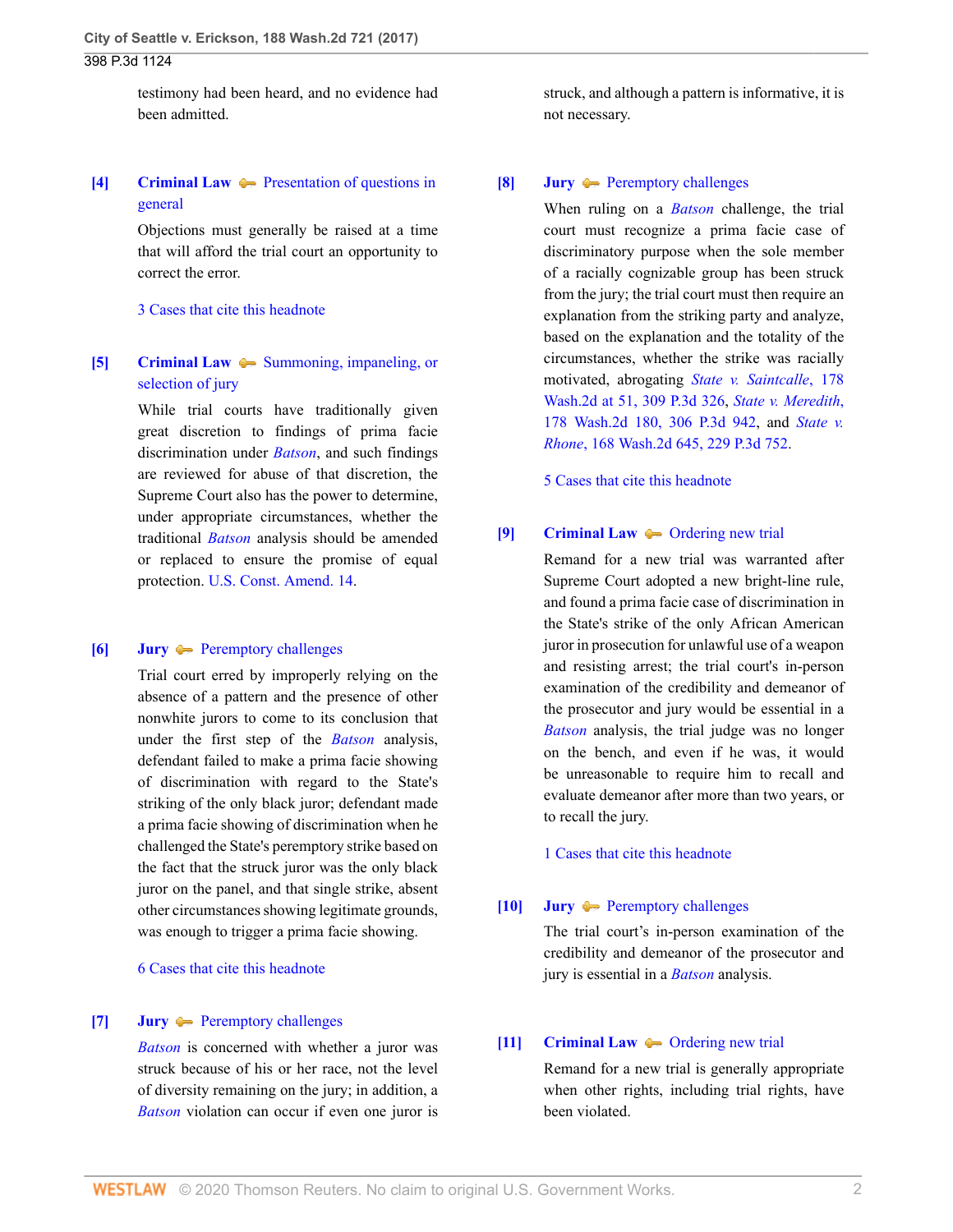**\*\*1125** Appeal from King County Superior Court, [No.](http://www.westlaw.com/Link/Document/FullText?findType=Y&pubNum=0003024&cite=NO14&originatingDoc=If16b08a062d111e794a1f7ff5c621124&refType=RP&originationContext=document&vr=3.0&rs=cblt1.0&transitionType=DocumentItem&contextData=(sc.UserEnteredCitation)) [14-1-06819-7,](http://www.westlaw.com/Link/Document/FullText?findType=Y&pubNum=0003024&cite=NO14&originatingDoc=If16b08a062d111e794a1f7ff5c621124&refType=RP&originationContext=document&vr=3.0&rs=cblt1.0&transitionType=DocumentItem&contextData=(sc.UserEnteredCitation)) Honorable Samuel S. Chung.

#### **Attorneys and Law Firms**

Michael A Schueler, KCDPD Associated Counsel for the Accused, 420 W. Harrison St., Ste. 201, Kent, WA, 98032-4491, Philip Andrew Chinn, King County Dept. of Public Defense/Tdad, 810 3rd Ave., Ste. 800, Seattle, WA, 98104-1695, for Petitioner.

[Richard Edward Greene](http://www.westlaw.com/Link/Document/FullText?findType=h&pubNum=176284&cite=0173108801&originatingDoc=If16b08a062d111e794a1f7ff5c621124&refType=RQ&originationContext=document&vr=3.0&rs=cblt1.0&transitionType=DocumentItem&contextData=(sc.UserEnteredCitation)), Seattle City Attorney's Office, Criminal 701 5th Ave., Ste. 2050, Seattle, WA, 98104-7097, for Respondent.

[Suzanne Lee Elliott](http://www.westlaw.com/Link/Document/FullText?findType=h&pubNum=176284&cite=0299300801&originatingDoc=If16b08a062d111e794a1f7ff5c621124&refType=RQ&originationContext=document&vr=3.0&rs=cblt1.0&transitionType=DocumentItem&contextData=(sc.UserEnteredCitation)), Attorney at Law, 705 2nd Ave., Ste. 1300, Seattle, WA, 98104-1797, [Lila Jane Silverstein](http://www.westlaw.com/Link/Document/FullText?findType=h&pubNum=176284&cite=0444309901&originatingDoc=If16b08a062d111e794a1f7ff5c621124&refType=RQ&originationContext=document&vr=3.0&rs=cblt1.0&transitionType=DocumentItem&contextData=(sc.UserEnteredCitation)), Washington Appellate Project, 1511 3rd Ave., Ste. 701, Seattle, WA, 98101-3647, as Amicus Curiae on behalf of Washington Association of Criminal Defense Lawyers.

[Nancy Lynn Talner,](http://www.westlaw.com/Link/Document/FullText?findType=h&pubNum=176284&cite=0278120001&originatingDoc=If16b08a062d111e794a1f7ff5c621124&refType=RQ&originationContext=document&vr=3.0&rs=cblt1.0&transitionType=DocumentItem&contextData=(sc.UserEnteredCitation)) Attorney at Law, 901 5th Ave., Ste. 630, Seattle, WA, 98164-2008, [Lila Jane Silverstein](http://www.westlaw.com/Link/Document/FullText?findType=h&pubNum=176284&cite=0444309901&originatingDoc=If16b08a062d111e794a1f7ff5c621124&refType=RQ&originationContext=document&vr=3.0&rs=cblt1.0&transitionType=DocumentItem&contextData=(sc.UserEnteredCitation)), Washington Appellate Project, 1511 3rd Ave., Ste. 701, Seattle, WA, 98101-3647, as Amicus Curiae on behalf of ACLU.

[Lila Jane Silverstein,](http://www.westlaw.com/Link/Document/FullText?findType=h&pubNum=176284&cite=0444309901&originatingDoc=If16b08a062d111e794a1f7ff5c621124&refType=RQ&originationContext=document&vr=3.0&rs=cblt1.0&transitionType=DocumentItem&contextData=(sc.UserEnteredCitation)) Washington Appellate Project, 1511 3rd Ave., Ste. 701, Seattle, WA, 98101-3647, as Amicus Curiae on behalf of Washington Defender Association.

**\*\*1126** [Lila Jane Silverstein,](http://www.westlaw.com/Link/Document/FullText?findType=h&pubNum=176284&cite=0444309901&originatingDoc=If16b08a062d111e794a1f7ff5c621124&refType=RQ&originationContext=document&vr=3.0&rs=cblt1.0&transitionType=DocumentItem&contextData=(sc.UserEnteredCitation)) Washington Appellate Project, 1511 3rd Ave., Ste. 701, Seattle, WA, 98101-3647, as Amicus Curiae on behalf of Loren Miller Bar Association.

### **Opinion**

### [OWENS,](http://www.westlaw.com/Link/Document/FullText?findType=h&pubNum=176284&cite=0154143501&originatingDoc=If16b08a062d111e794a1f7ff5c621124&refType=RQ&originationContext=document&vr=3.0&rs=cblt1.0&transitionType=DocumentItem&contextData=(sc.UserEnteredCitation)) J.

**\*723** ¶1 In 2013, Matthew Erickson, a black man, was charged in Seattle Municipal Court with unlawful use of a weapon and resisting arrest. After voir dire, the city of Seattle (City) exercised a peremptory challenge against the only black juror on the jury panel. After the jury was empaneled and excused from the courthouse with the rest of the venire, Erickson objected to the peremptory challenge, claiming the strike was racially motivated. The court found that there was no prima facie showing of racial discrimination and overruled Erickson's objection.

¶2 *Batson v. Kentucky,* [476 U.S. 79, 106 S.Ct. 1712, 90](http://www.westlaw.com/Link/Document/FullText?findType=Y&serNum=1986122459&pubNum=0000708&originatingDoc=If16b08a062d111e794a1f7ff5c621124&refType=RP&originationContext=document&vr=3.0&rs=cblt1.0&transitionType=DocumentItem&contextData=(sc.UserEnteredCitation)) [L.Ed. 2d 69 \(1986\)](http://www.westlaw.com/Link/Document/FullText?findType=Y&serNum=1986122459&pubNum=0000708&originatingDoc=If16b08a062d111e794a1f7ff5c621124&refType=RP&originationContext=document&vr=3.0&rs=cblt1.0&transitionType=DocumentItem&contextData=(sc.UserEnteredCitation)), guarantees a jury selection process free from racial animus. Yet, we have noted that our *[Batson](http://www.westlaw.com/Link/Document/FullText?findType=Y&serNum=1986122459&pubNum=0000708&originatingDoc=If16b08a062d111e794a1f7ff5c621124&refType=RP&originationContext=document&vr=3.0&rs=cblt1.0&transitionType=DocumentItem&contextData=(sc.UserEnteredCitation))* protections are not robust enough to effectively combat racial discrimination during jury selection. We have repeatedly signaled our desire to better effectuate the equal protection guaranties espoused in *[Batson.](http://www.westlaw.com/Link/Document/FullText?findType=Y&serNum=1986122459&pubNum=0000708&originatingDoc=If16b08a062d111e794a1f7ff5c621124&refType=RP&originationContext=document&vr=3.0&rs=cblt1.0&transitionType=DocumentItem&contextData=(sc.UserEnteredCitation))* However, we had not yet found the opportunity to do so. Now, by explicitly asking this court to amend our *[Batson](http://www.westlaw.com/Link/Document/FullText?findType=Y&serNum=1986122459&pubNum=0000708&originatingDoc=If16b08a062d111e794a1f7ff5c621124&refType=RP&originationContext=document&vr=3.0&rs=cblt1.0&transitionType=DocumentItem&contextData=(sc.UserEnteredCitation))* analysis and squarely **\*724** briefing the issue, Erickson has provided that opportunity. As a threshold matter, we find that Erickson's *[Batson](http://www.westlaw.com/Link/Document/FullText?findType=Y&serNum=1986122459&pubNum=0000708&originatingDoc=If16b08a062d111e794a1f7ff5c621124&refType=RP&originationContext=document&vr=3.0&rs=cblt1.0&transitionType=DocumentItem&contextData=(sc.UserEnteredCitation))* challenge was timely. We further adopt the bright-line rule first espoused by the dissent in *State v. Rhone,* [168 Wash.2d 645, 652 n.5,](http://www.westlaw.com/Link/Document/FullText?findType=Y&serNum=2021664562&pubNum=0000804&originatingDoc=If16b08a062d111e794a1f7ff5c621124&refType=RP&fi=co_pp_sp_804_652&originationContext=document&vr=3.0&rs=cblt1.0&transitionType=DocumentItem&contextData=(sc.UserEnteredCitation)#co_pp_sp_804_652) [229 P.3d 752 \(2010\)](http://www.westlaw.com/Link/Document/FullText?findType=Y&serNum=2021664562&pubNum=0000804&originatingDoc=If16b08a062d111e794a1f7ff5c621124&refType=RP&fi=co_pp_sp_804_652&originationContext=document&vr=3.0&rs=cblt1.0&transitionType=DocumentItem&contextData=(sc.UserEnteredCitation)#co_pp_sp_804_652) (plurality opinion). We amend our *[Batson](http://www.westlaw.com/Link/Document/FullText?findType=Y&serNum=1986122459&pubNum=0000708&originatingDoc=If16b08a062d111e794a1f7ff5c621124&refType=RP&originationContext=document&vr=3.0&rs=cblt1.0&transitionType=DocumentItem&contextData=(sc.UserEnteredCitation))* framework and hold that the peremptory strike of a juror who is the only member of a cognizable racial group constitutes a prima facie showing of racial discrimination requiring a full *[Batson](http://www.westlaw.com/Link/Document/FullText?findType=Y&serNum=1986122459&pubNum=0000708&originatingDoc=If16b08a062d111e794a1f7ff5c621124&refType=RP&originationContext=document&vr=3.0&rs=cblt1.0&transitionType=DocumentItem&contextData=(sc.UserEnteredCitation))* analysis by the trial court.

## FACTS AND PROCEDURAL HISTORY

¶3 In June 2013, Officer Kevin Oshikawa Clay observed Erickson near Westlake Park in Seattle, Washington. He testified that Erickson was walking down the sidewalk backward and with a knife drawn, followed by several other individuals. Clay and his partner followed Erickson into the Pacific Place shopping center, drew their weapons, and ordered Erickson to drop the knife. Erickson complied, but refused to follow the officers' instructions to lay facedown on the floor. After a prolonged physical struggle throughout which Erickson refused the officers' commands and resisted their physical efforts to restrain him, the officers subdued him and took him into custody. He was charged in Seattle Municipal Court with unlawful use of a weapon and resisting arrest.

<span id="page-2-0"></span>¶4 After voir dire, each party exercised three peremptory strikes. The City used one of those strikes against juror 5, the only black juror on the panel, and Erickson made no objections at the time.<sup>[1](#page-9-0)</sup> The six-person jury was subsequently seated, the rest of the venire excused, the jury sworn in, and the jury dismissed for the day. Erickson then objected to **\*725** the striking of juror 5 pursuant to *[Batson,](http://www.westlaw.com/Link/Document/FullText?findType=Y&serNum=1986122459&pubNum=0000708&originatingDoc=If16b08a062d111e794a1f7ff5c621124&refType=RP&originationContext=document&vr=3.0&rs=cblt1.0&transitionType=DocumentItem&contextData=(sc.UserEnteredCitation))* noting it was the first opportunity he had to do so without being "directly in front of the jury." 1 Verbatim Report of Proceedings (VRP) (Oct. 21, 2014) at 180.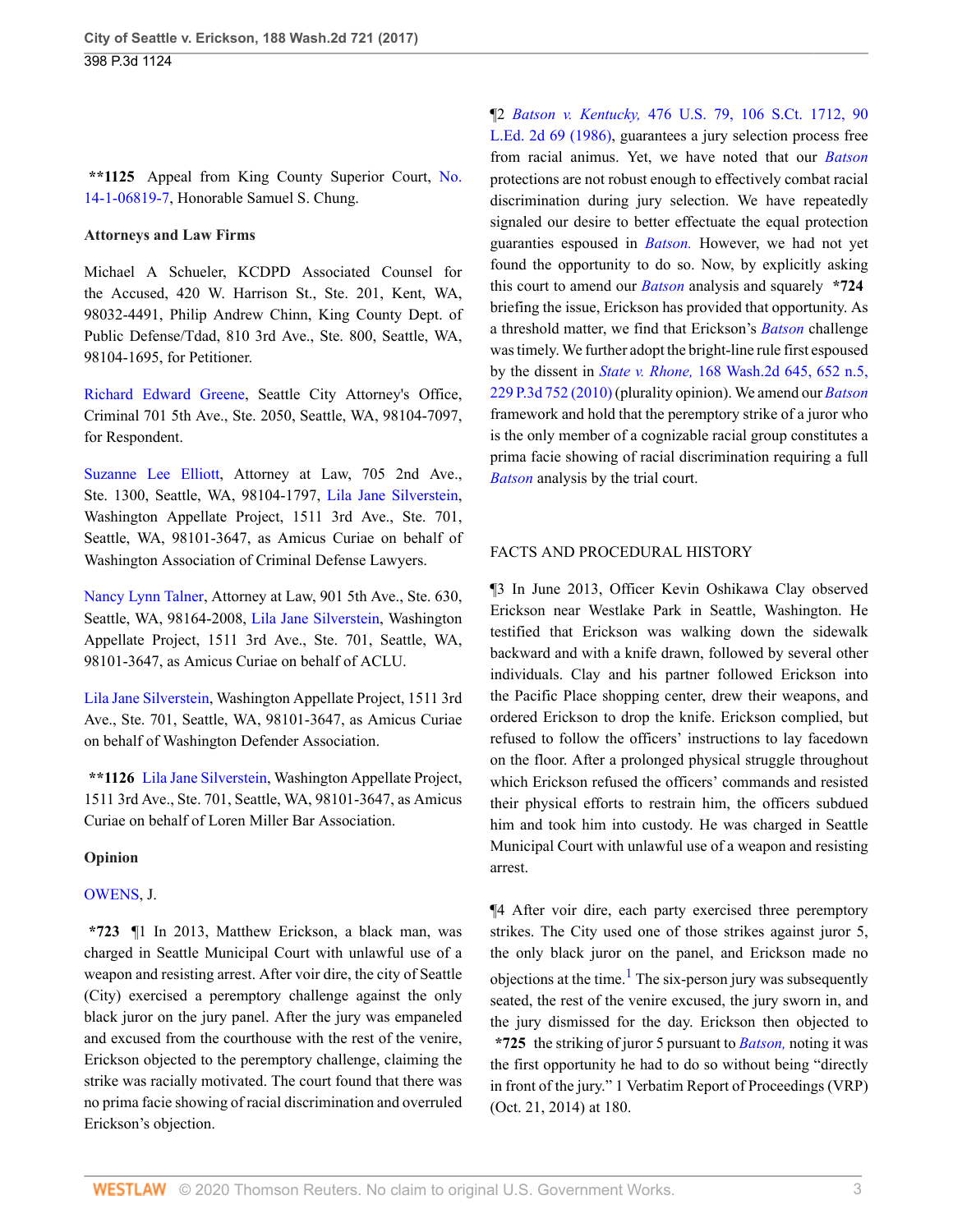¶5 Erickson argued that the City violated *[Batson](http://www.westlaw.com/Link/Document/FullText?findType=Y&serNum=1986122459&pubNum=0000708&originatingDoc=If16b08a062d111e794a1f7ff5c621124&refType=RP&originationContext=document&vr=3.0&rs=cblt1.0&transitionType=DocumentItem&contextData=(sc.UserEnteredCitation))* when it struck juror 5. He claimed that the striking of the only juror from a cognizable racial group made a prima facie case that the juror was struck based on race. The City rebutted that Erickson had waived his right to a *[Batson](http://www.westlaw.com/Link/Document/FullText?findType=Y&serNum=1986122459&pubNum=0000708&originatingDoc=If16b08a062d111e794a1f7ff5c621124&refType=RP&originationContext=document&vr=3.0&rs=cblt1.0&transitionType=DocumentItem&contextData=(sc.UserEnteredCitation))* challenge, claiming the objection was brought after the venire had been dismissed and the jury excused for the day, thereby making the objection untimely. It further argued that Erickson had not made a prima facie case of discrimination because *[Batson](http://www.westlaw.com/Link/Document/FullText?findType=Y&serNum=1986122459&pubNum=0000708&originatingDoc=If16b08a062d111e794a1f7ff5c621124&refType=RP&originationContext=document&vr=3.0&rs=cblt1.0&transitionType=DocumentItem&contextData=(sc.UserEnteredCitation))* stands for the "proposition that there needed to be a pattern or practice of discrimination." 2 VRP (Oct. 22, 2014) at 200-01. It claimed the act of striking a single juror could not constitute such a pattern.

**\*\*1127** ¶6 The municipal court found that Erickson had not waived the *[Batson](http://www.westlaw.com/Link/Document/FullText?findType=Y&serNum=1986122459&pubNum=0000708&originatingDoc=If16b08a062d111e794a1f7ff5c621124&refType=RP&originationContext=document&vr=3.0&rs=cblt1.0&transitionType=DocumentItem&contextData=(sc.UserEnteredCitation))* challenge. However, it also found that Erickson had not presented a prima facie case for discrimination. Though juror 5 may have been the only black juror, there were a number of other jurors from "constitutionally cognizable groups" who remained on both the panel and venire after juror 5's strike. 2 VRP (Oct. 22, 2014) at 206-07. The court and the parties specifically identified five other individuals as "people of color," but did not explicitly speculate about those individuals' racial backgrounds or identities. *Id.* at 193-95, 205-07.

¶7 The court conceded that striking a single juror of a particular race could, under certain circumstances, rise to the level of prima facie discrimination. However, the court noted that it saw no such circumstances in this case. Because the municipal court ruled against Erickson on the first step of the *[Batson](http://www.westlaw.com/Link/Document/FullText?findType=Y&serNum=1986122459&pubNum=0000708&originatingDoc=If16b08a062d111e794a1f7ff5c621124&refType=RP&originationContext=document&vr=3.0&rs=cblt1.0&transitionType=DocumentItem&contextData=(sc.UserEnteredCitation))* analysis, it terminated the analysis and allowed the trial to move forward. Erickson was convicted on both counts.

**\*726** ¶8 Erickson appealed the municipal court's decision to King County Superior Court. The superior court affirmed the municipal court, finding that the circumstances surrounding the challenge did not raise any inference that the juror was stricken because of his race. The judge did not address whether Erickson's motion was timely.

¶9 Erickson then petitioned the Court of Appeals for discretionary review, which it denied. His motion to modify the commissioner's ruling was similarly denied. He finally petitioned this court for discretionary review, which was granted. *[City of Seattle v. Erickson,](http://www.westlaw.com/Link/Document/FullText?findType=Y&serNum=2040710996&pubNum=0004645&originatingDoc=If16b08a062d111e794a1f7ff5c621124&refType=RP&originationContext=document&vr=3.0&rs=cblt1.0&transitionType=DocumentItem&contextData=(sc.UserEnteredCitation))* 187 Wash.2d 1008, 386 [P.3d 1098 \(2017\).](http://www.westlaw.com/Link/Document/FullText?findType=Y&serNum=2040710996&pubNum=0004645&originatingDoc=If16b08a062d111e794a1f7ff5c621124&refType=RP&originationContext=document&vr=3.0&rs=cblt1.0&transitionType=DocumentItem&contextData=(sc.UserEnteredCitation))

### ISSUES

¶10 1. Did Erickson waive his right to a *[Batson](http://www.westlaw.com/Link/Document/FullText?findType=Y&serNum=1986122459&pubNum=0000708&originatingDoc=If16b08a062d111e794a1f7ff5c621124&refType=RP&originationContext=document&vr=3.0&rs=cblt1.0&transitionType=DocumentItem&contextData=(sc.UserEnteredCitation))* challenge when he objected after the jury was empaneled and both the jury and venire excused?

¶11 2. Did the trial court err in finding that Erickson did not make a prima facie showing of racial discrimination when the City struck juror 5?

### STANDARD OF REVIEW

¶12 On one level, this case hinges on a procedural question about the appropriate timing for a challenge to a peremptory strike under *[Batson.](http://www.westlaw.com/Link/Document/FullText?findType=Y&serNum=1986122459&pubNum=0000708&originatingDoc=If16b08a062d111e794a1f7ff5c621124&refType=RP&originationContext=document&vr=3.0&rs=cblt1.0&transitionType=DocumentItem&contextData=(sc.UserEnteredCitation))* On another level, this case represents the struggle to defend our equal protection guaranties and to continue fighting against racial discrimination in the jury selection process.

<span id="page-3-0"></span>**[\[1\]](#page-0-1)** ¶13 *[Batson](http://www.westlaw.com/Link/Document/FullText?findType=Y&serNum=1986122459&pubNum=0000708&originatingDoc=If16b08a062d111e794a1f7ff5c621124&refType=RP&originationContext=document&vr=3.0&rs=cblt1.0&transitionType=DocumentItem&contextData=(sc.UserEnteredCitation))* created a three-part test to replace the " 'crippling burden of proof' " previously required when attempting to prove a racially motivated strike. *[State v.](http://www.westlaw.com/Link/Document/FullText?findType=Y&serNum=2031199011&pubNum=0000804&originatingDoc=If16b08a062d111e794a1f7ff5c621124&refType=RP&fi=co_pp_sp_804_43&originationContext=document&vr=3.0&rs=cblt1.0&transitionType=DocumentItem&contextData=(sc.UserEnteredCitation)#co_pp_sp_804_43) Saintcalle,* [178 Wash.2d 34, 43-44, 309 P.3d 326 \(2013\)](http://www.westlaw.com/Link/Document/FullText?findType=Y&serNum=2031199011&pubNum=0000804&originatingDoc=If16b08a062d111e794a1f7ff5c621124&refType=RP&fi=co_pp_sp_804_43&originationContext=document&vr=3.0&rs=cblt1.0&transitionType=DocumentItem&contextData=(sc.UserEnteredCitation)#co_pp_sp_804_43) (plurality opinion) (quoting *Batson,* [476 U.S. at 92, 106 S.Ct.](http://www.westlaw.com/Link/Document/FullText?findType=Y&serNum=1986122459&pubNum=0000780&originatingDoc=If16b08a062d111e794a1f7ff5c621124&refType=RP&fi=co_pp_sp_780_92&originationContext=document&vr=3.0&rs=cblt1.0&transitionType=DocumentItem&contextData=(sc.UserEnteredCitation)#co_pp_sp_780_92) [1712](http://www.westlaw.com/Link/Document/FullText?findType=Y&serNum=1986122459&pubNum=0000780&originatingDoc=If16b08a062d111e794a1f7ff5c621124&refType=RP&fi=co_pp_sp_780_92&originationContext=document&vr=3.0&rs=cblt1.0&transitionType=DocumentItem&contextData=(sc.UserEnteredCitation)#co_pp_sp_780_92)). First, the defendant must establish a prima facie case that "gives rise to an inference of discriminatory purpose." *Batson,* [476 U.S. at 94, 106 S.Ct. 1712.](http://www.westlaw.com/Link/Document/FullText?findType=Y&serNum=1986122459&pubNum=0000780&originatingDoc=If16b08a062d111e794a1f7ff5c621124&refType=RP&fi=co_pp_sp_780_94&originationContext=document&vr=3.0&rs=cblt1.0&transitionType=DocumentItem&contextData=(sc.UserEnteredCitation)#co_pp_sp_780_94) Second, if a **\*727** prima facie case is made, the burden shifts to the prosecutor to provide an adequate, race-neutral justification for the strike. *[Id.](http://www.westlaw.com/Link/Document/FullText?findType=Y&serNum=1986122459&pubNum=0000780&originatingDoc=If16b08a062d111e794a1f7ff5c621124&refType=RP&originationContext=document&vr=3.0&rs=cblt1.0&transitionType=DocumentItem&contextData=(sc.UserEnteredCitation))* Finally, if a race-neutral explanation is provided, the court must weigh all relevant circumstances and decide if the strike was motived by racial animus. *[Johnson v. California,](http://www.westlaw.com/Link/Document/FullText?findType=Y&serNum=2006791983&pubNum=0000780&originatingDoc=If16b08a062d111e794a1f7ff5c621124&refType=RP&fi=co_pp_sp_780_168&originationContext=document&vr=3.0&rs=cblt1.0&transitionType=DocumentItem&contextData=(sc.UserEnteredCitation)#co_pp_sp_780_168)* 545 [U.S. 162, 168, 125 S.Ct. 2410, 162 L.Ed. 2d 129 \(2005\)](http://www.westlaw.com/Link/Document/FullText?findType=Y&serNum=2006791983&pubNum=0000780&originatingDoc=If16b08a062d111e794a1f7ff5c621124&refType=RP&fi=co_pp_sp_780_168&originationContext=document&vr=3.0&rs=cblt1.0&transitionType=DocumentItem&contextData=(sc.UserEnteredCitation)#co_pp_sp_780_168) (quoting *Purkett v. Elem,* [514 U.S. 765, 767, 115 S.Ct. 1769,](http://www.westlaw.com/Link/Document/FullText?findType=Y&serNum=1995107859&pubNum=0000780&originatingDoc=If16b08a062d111e794a1f7ff5c621124&refType=RP&fi=co_pp_sp_780_767&originationContext=document&vr=3.0&rs=cblt1.0&transitionType=DocumentItem&contextData=(sc.UserEnteredCitation)#co_pp_sp_780_767) [131 L.Ed. 2d 834 \(1995\)](http://www.westlaw.com/Link/Document/FullText?findType=Y&serNum=1995107859&pubNum=0000780&originatingDoc=If16b08a062d111e794a1f7ff5c621124&refType=RP&fi=co_pp_sp_780_767&originationContext=document&vr=3.0&rs=cblt1.0&transitionType=DocumentItem&contextData=(sc.UserEnteredCitation)#co_pp_sp_780_767) (per curiam)).

<span id="page-3-1"></span>**[\[2\]](#page-0-2)** ¶14 Though the United States Supreme Court provided this framework, it left the states to establish rules for the "particular procedures to be followed upon a defendant's timely objection to a prosecutor's challenges." *[Batson,](http://www.westlaw.com/Link/Document/FullText?findType=Y&serNum=1986122459&pubNum=0000780&originatingDoc=If16b08a062d111e794a1f7ff5c621124&refType=RP&fi=co_pp_sp_780_99&originationContext=document&vr=3.0&rs=cblt1.0&transitionType=DocumentItem&contextData=(sc.UserEnteredCitation)#co_pp_sp_780_99)* 476 [U.S. at 99, 106 S.Ct. 1712.](http://www.westlaw.com/Link/Document/FullText?findType=Y&serNum=1986122459&pubNum=0000780&originatingDoc=If16b08a062d111e794a1f7ff5c621124&refType=RP&fi=co_pp_sp_780_99&originationContext=document&vr=3.0&rs=cblt1.0&transitionType=DocumentItem&contextData=(sc.UserEnteredCitation)#co_pp_sp_780_99) These local rules can define when an objection is timely. *Ford v. Georgia,* [498 U.S. 411, 423, 111](http://www.westlaw.com/Link/Document/FullText?findType=Y&serNum=1991039850&pubNum=0000780&originatingDoc=If16b08a062d111e794a1f7ff5c621124&refType=RP&fi=co_pp_sp_780_423&originationContext=document&vr=3.0&rs=cblt1.0&transitionType=DocumentItem&contextData=(sc.UserEnteredCitation)#co_pp_sp_780_423) [S.Ct. 850, 112 L.Ed. 2d 935 \(1991\)](http://www.westlaw.com/Link/Document/FullText?findType=Y&serNum=1991039850&pubNum=0000780&originatingDoc=If16b08a062d111e794a1f7ff5c621124&refType=RP&fi=co_pp_sp_780_423&originationContext=document&vr=3.0&rs=cblt1.0&transitionType=DocumentItem&contextData=(sc.UserEnteredCitation)#co_pp_sp_780_423). A trial judge's decision under the original *[Batson](http://www.westlaw.com/Link/Document/FullText?findType=Y&serNum=1986122459&pubNum=0000708&originatingDoc=If16b08a062d111e794a1f7ff5c621124&refType=RP&originationContext=document&vr=3.0&rs=cblt1.0&transitionType=DocumentItem&contextData=(sc.UserEnteredCitation))* test is entitled great deference and will be reversed only if the defendant can show it was clearly erroneous. *Hernandez v. New York,* [500 U.S. 352, 364, 111](http://www.westlaw.com/Link/Document/FullText?findType=Y&serNum=1991097682&pubNum=0000780&originatingDoc=If16b08a062d111e794a1f7ff5c621124&refType=RP&fi=co_pp_sp_780_364&originationContext=document&vr=3.0&rs=cblt1.0&transitionType=DocumentItem&contextData=(sc.UserEnteredCitation)#co_pp_sp_780_364) [S.Ct. 1859, 114 L.Ed. 2d 395 \(1991\)](http://www.westlaw.com/Link/Document/FullText?findType=Y&serNum=1991097682&pubNum=0000780&originatingDoc=If16b08a062d111e794a1f7ff5c621124&refType=RP&fi=co_pp_sp_780_364&originationContext=document&vr=3.0&rs=cblt1.0&transitionType=DocumentItem&contextData=(sc.UserEnteredCitation)#co_pp_sp_780_364). However, this court has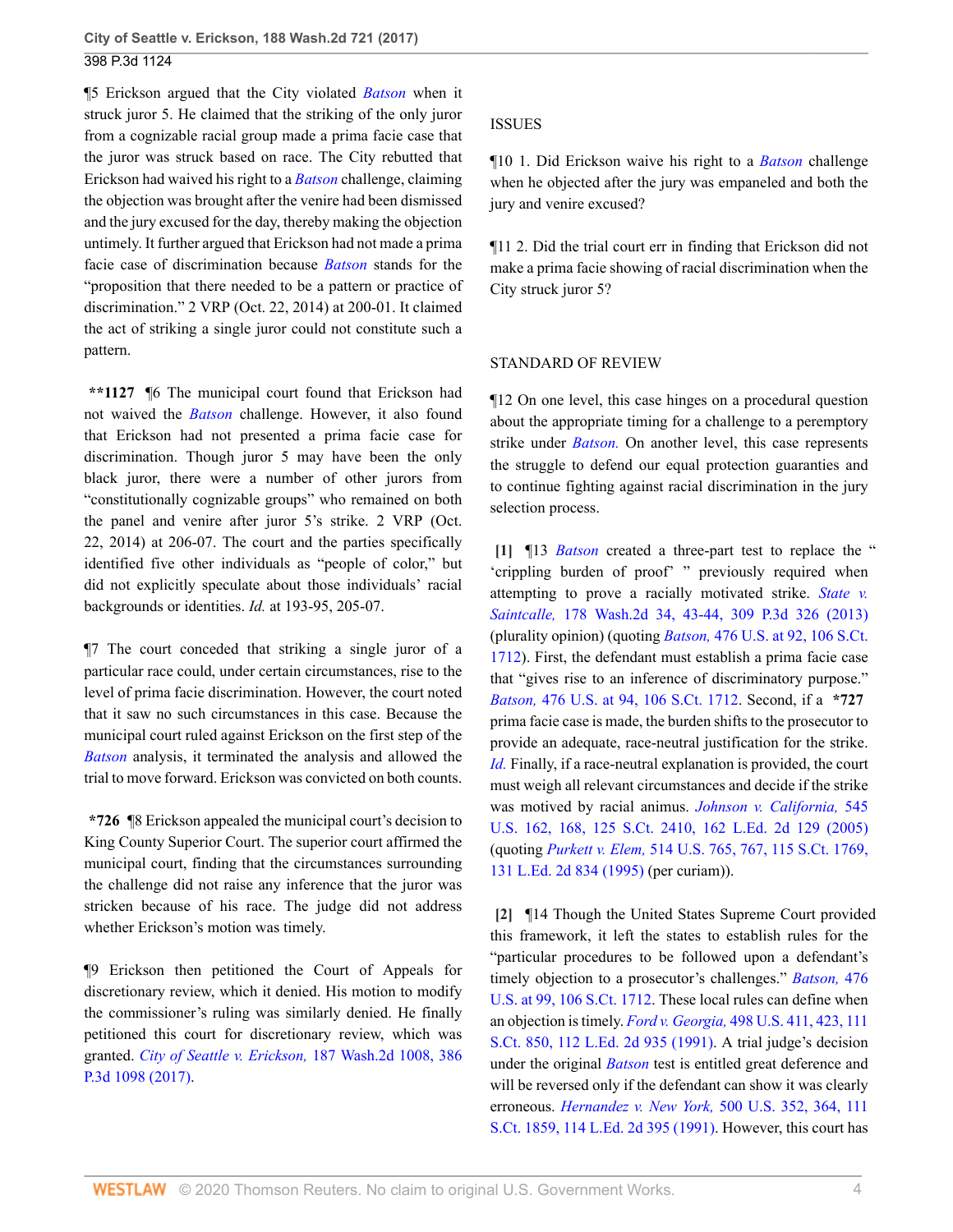great discretion to amend or replace the *[Batson](http://www.westlaw.com/Link/Document/FullText?findType=Y&serNum=1986122459&pubNum=0000708&originatingDoc=If16b08a062d111e794a1f7ff5c621124&refType=RP&originationContext=document&vr=3.0&rs=cblt1.0&transitionType=DocumentItem&contextData=(sc.UserEnteredCitation))* requirements if circumstances so require. *See Saintcalle,* [178 Wash.2d at](http://www.westlaw.com/Link/Document/FullText?findType=Y&serNum=2031199011&pubNum=0000804&originatingDoc=If16b08a062d111e794a1f7ff5c621124&refType=RP&fi=co_pp_sp_804_51&originationContext=document&vr=3.0&rs=cblt1.0&transitionType=DocumentItem&contextData=(sc.UserEnteredCitation)#co_pp_sp_804_51) [51, 309 P.3d 326.](http://www.westlaw.com/Link/Document/FullText?findType=Y&serNum=2031199011&pubNum=0000804&originatingDoc=If16b08a062d111e794a1f7ff5c621124&refType=RP&fi=co_pp_sp_804_51&originationContext=document&vr=3.0&rs=cblt1.0&transitionType=DocumentItem&contextData=(sc.UserEnteredCitation)#co_pp_sp_804_51)

**\*\*1128** ¶15 As a threshold matter, we first must decide whether Erickson can bring a *[Batson](http://www.westlaw.com/Link/Document/FullText?findType=Y&serNum=1986122459&pubNum=0000708&originatingDoc=If16b08a062d111e794a1f7ff5c621124&refType=RP&originationContext=document&vr=3.0&rs=cblt1.0&transitionType=DocumentItem&contextData=(sc.UserEnteredCitation))* challenge after the jury is empaneled and the rest of the venire excused. We then decide whether the municipal court erred when it found that Erickson had not established a prima facie case of racial discrimination in violation of equal protection. [Wash. Const.](http://www.westlaw.com/Link/Document/FullText?findType=L&pubNum=1000571&cite=WACNART1S12&originatingDoc=If16b08a062d111e794a1f7ff5c621124&refType=LQ&originationContext=document&vr=3.0&rs=cblt1.0&transitionType=DocumentItem&contextData=(sc.UserEnteredCitation)) [art. I, § 12](http://www.westlaw.com/Link/Document/FullText?findType=L&pubNum=1000571&cite=WACNART1S12&originatingDoc=If16b08a062d111e794a1f7ff5c621124&refType=LQ&originationContext=document&vr=3.0&rs=cblt1.0&transitionType=DocumentItem&contextData=(sc.UserEnteredCitation)). We find that Erickson's objection was timely and that the municipal court erred when it failed to infer racial bias from the dismissal of the only black juror on the jury panel.

**\*728** *1. Erickson Did Not Waive His Right to a* Batson *Challenge When He Objected to the Striking of a Juror after the Jury Was Empaneled but before Testimony Was Heard*

<span id="page-4-1"></span><span id="page-4-0"></span>**[\[3\]](#page-0-0) [\[4\]](#page-1-3)** ¶16 As noted above, the United States Supreme Court has left it to state courts and legislatures to determine the procedure surrounding *[Batson](http://www.westlaw.com/Link/Document/FullText?findType=Y&serNum=1986122459&pubNum=0000708&originatingDoc=If16b08a062d111e794a1f7ff5c621124&refType=RP&originationContext=document&vr=3.0&rs=cblt1.0&transitionType=DocumentItem&contextData=(sc.UserEnteredCitation))* challenges. *Ford*[, 498 U.S.](http://www.westlaw.com/Link/Document/FullText?findType=Y&serNum=1991039850&pubNum=0000780&originatingDoc=If16b08a062d111e794a1f7ff5c621124&refType=RP&fi=co_pp_sp_780_423&originationContext=document&vr=3.0&rs=cblt1.0&transitionType=DocumentItem&contextData=(sc.UserEnteredCitation)#co_pp_sp_780_423) [at 423, 111 S.Ct. 850.](http://www.westlaw.com/Link/Document/FullText?findType=Y&serNum=1991039850&pubNum=0000780&originatingDoc=If16b08a062d111e794a1f7ff5c621124&refType=RP&fi=co_pp_sp_780_423&originationContext=document&vr=3.0&rs=cblt1.0&transitionType=DocumentItem&contextData=(sc.UserEnteredCitation)#co_pp_sp_780_423) This court has not yet ruled on when a defendant may bring an objection under *[Batson.](http://www.westlaw.com/Link/Document/FullText?findType=Y&serNum=1986122459&pubNum=0000708&originatingDoc=If16b08a062d111e794a1f7ff5c621124&refType=RP&originationContext=document&vr=3.0&rs=cblt1.0&transitionType=DocumentItem&contextData=(sc.UserEnteredCitation))* However, objections must generally be raised "at a time that will afford the [trial] court an opportunity to correct [the error]." *[State](http://www.westlaw.com/Link/Document/FullText?findType=Y&serNum=1979105309&pubNum=0000804&originatingDoc=If16b08a062d111e794a1f7ff5c621124&refType=RP&fi=co_pp_sp_804_642&originationContext=document&vr=3.0&rs=cblt1.0&transitionType=DocumentItem&contextData=(sc.UserEnteredCitation)#co_pp_sp_804_642) v. Wicke*[, 91 Wash.2d 638, 642, 591 P.2d 452 \(1979\)](http://www.westlaw.com/Link/Document/FullText?findType=Y&serNum=1979105309&pubNum=0000804&originatingDoc=If16b08a062d111e794a1f7ff5c621124&refType=RP&fi=co_pp_sp_804_642&originationContext=document&vr=3.0&rs=cblt1.0&transitionType=DocumentItem&contextData=(sc.UserEnteredCitation)#co_pp_sp_804_642) (citing *State v. Fagalde,* [85 Wash.2d 730, 539 P.2d 86 \(1975\)](http://www.westlaw.com/Link/Document/FullText?findType=Y&serNum=1975127743&pubNum=0000661&originatingDoc=If16b08a062d111e794a1f7ff5c621124&refType=RP&originationContext=document&vr=3.0&rs=cblt1.0&transitionType=DocumentItem&contextData=(sc.UserEnteredCitation))). In the past, this court has reviewed a *[Batson](http://www.westlaw.com/Link/Document/FullText?findType=Y&serNum=1986122459&pubNum=0000708&originatingDoc=If16b08a062d111e794a1f7ff5c621124&refType=RP&originationContext=document&vr=3.0&rs=cblt1.0&transitionType=DocumentItem&contextData=(sc.UserEnteredCitation))* challenge brought after the jury was empaneled, though we declined to review the timeliness issue. *Rhone*[, 168 Wash.2d at 652 n.5, 229 P.3d](http://www.westlaw.com/Link/Document/FullText?findType=Y&serNum=2021664562&pubNum=0000804&originatingDoc=If16b08a062d111e794a1f7ff5c621124&refType=RP&fi=co_pp_sp_804_652&originationContext=document&vr=3.0&rs=cblt1.0&transitionType=DocumentItem&contextData=(sc.UserEnteredCitation)#co_pp_sp_804_652) [752](http://www.westlaw.com/Link/Document/FullText?findType=Y&serNum=2021664562&pubNum=0000804&originatingDoc=If16b08a062d111e794a1f7ff5c621124&refType=RP&fi=co_pp_sp_804_652&originationContext=document&vr=3.0&rs=cblt1.0&transitionType=DocumentItem&contextData=(sc.UserEnteredCitation)#co_pp_sp_804_652). We now choose to address it.

¶17 Several state and federal jurisdictions allow *[Batson](http://www.westlaw.com/Link/Document/FullText?findType=Y&serNum=1986122459&pubNum=0000708&originatingDoc=If16b08a062d111e794a1f7ff5c621124&refType=RP&originationContext=document&vr=3.0&rs=cblt1.0&transitionType=DocumentItem&contextData=(sc.UserEnteredCitation))* challenges even after a jury has been selected and sworn in. Virginia has developed a statutory rule that allows a challenge after the jury has been sworn "with leave of court." *[Lewis v.](http://www.westlaw.com/Link/Document/FullText?findType=Y&serNum=1997219821&pubNum=0000914&originatingDoc=If16b08a062d111e794a1f7ff5c621124&refType=RP&fi=co_pp_sp_914_749&originationContext=document&vr=3.0&rs=cblt1.0&transitionType=DocumentItem&contextData=(sc.UserEnteredCitation)#co_pp_sp_914_749) Commonwealth*[, 25 Va. App. 745, 749, 492 S.E.2d 492 \(1997\)](http://www.westlaw.com/Link/Document/FullText?findType=Y&serNum=1997219821&pubNum=0000914&originatingDoc=If16b08a062d111e794a1f7ff5c621124&refType=RP&fi=co_pp_sp_914_749&originationContext=document&vr=3.0&rs=cblt1.0&transitionType=DocumentItem&contextData=(sc.UserEnteredCitation)#co_pp_sp_914_749) (citing [Va. Code Ann. § 8.01-352](http://www.westlaw.com/Link/Document/FullText?findType=L&pubNum=1000040&cite=VASTS8.01-352&originatingDoc=If16b08a062d111e794a1f7ff5c621124&refType=LQ&originationContext=document&vr=3.0&rs=cblt1.0&transitionType=DocumentItem&contextData=(sc.UserEnteredCitation))). Texas, too, has developed a rule allowing a defendant to bring a challenge after the jury is empaneled if the claim is "so novel" or the law "so well settled" as to require it. *[Jones v. Martin K. Eby Constr. Co.,](http://www.westlaw.com/Link/Document/FullText?findType=Y&serNum=1992161082&pubNum=0000713&originatingDoc=If16b08a062d111e794a1f7ff5c621124&refType=RP&fi=co_pp_sp_713_428&originationContext=document&vr=3.0&rs=cblt1.0&transitionType=DocumentItem&contextData=(sc.UserEnteredCitation)#co_pp_sp_713_428)* [841 S.W.2d 426, 428 \(Tex. Ct. App. 1992\).](http://www.westlaw.com/Link/Document/FullText?findType=Y&serNum=1992161082&pubNum=0000713&originatingDoc=If16b08a062d111e794a1f7ff5c621124&refType=RP&fi=co_pp_sp_713_428&originationContext=document&vr=3.0&rs=cblt1.0&transitionType=DocumentItem&contextData=(sc.UserEnteredCitation)#co_pp_sp_713_428)

¶18 A number of federal courts also allow *[Batson](http://www.westlaw.com/Link/Document/FullText?findType=Y&serNum=1986122459&pubNum=0000708&originatingDoc=If16b08a062d111e794a1f7ff5c621124&refType=RP&originationContext=document&vr=3.0&rs=cblt1.0&transitionType=DocumentItem&contextData=(sc.UserEnteredCitation))* challenges after the jury has been sworn. In *[United States v. Thompson](http://www.westlaw.com/Link/Document/FullText?findType=Y&serNum=1987111036&pubNum=0000350&originatingDoc=If16b08a062d111e794a1f7ff5c621124&refType=RP&originationContext=document&vr=3.0&rs=cblt1.0&transitionType=DocumentItem&contextData=(sc.UserEnteredCitation))*, the Ninth Circuit upheld a *[Batson](http://www.westlaw.com/Link/Document/FullText?findType=Y&serNum=1986122459&pubNum=0000708&originatingDoc=If16b08a062d111e794a1f7ff5c621124&refType=RP&originationContext=document&vr=3.0&rs=cblt1.0&transitionType=DocumentItem&contextData=(sc.UserEnteredCitation))* challenge as timely even though it came after the swearing-in of the jury, noting the objectionable action "might not have been apparent until the jury was selected." [827 F.2d 1254, 1257 \(9th Cir. 1987\)](http://www.westlaw.com/Link/Document/FullText?findType=Y&serNum=1987111036&pubNum=0000350&originatingDoc=If16b08a062d111e794a1f7ff5c621124&refType=RP&fi=co_pp_sp_350_1257&originationContext=document&vr=3.0&rs=cblt1.0&transitionType=DocumentItem&contextData=(sc.UserEnteredCitation)#co_pp_sp_350_1257). That court later clarified its ruling, indicating that *[Batson](http://www.westlaw.com/Link/Document/FullText?findType=Y&serNum=1986122459&pubNum=0000708&originatingDoc=If16b08a062d111e794a1f7ff5c621124&refType=RP&originationContext=document&vr=3.0&rs=cblt1.0&transitionType=DocumentItem&contextData=(sc.UserEnteredCitation))* challenges can be proper after a jury is sworn, **\*729** but "must occur as soon as possible." *[Dias v. Sky Chefs, Inc.,](http://www.westlaw.com/Link/Document/FullText?findType=Y&serNum=1991177170&pubNum=0000350&originatingDoc=If16b08a062d111e794a1f7ff5c621124&refType=RP&fi=co_pp_sp_350_534&originationContext=document&vr=3.0&rs=cblt1.0&transitionType=DocumentItem&contextData=(sc.UserEnteredCitation)#co_pp_sp_350_534)* [948 F.2d 532, 534 \(9th Cir. 1991\)](http://www.westlaw.com/Link/Document/FullText?findType=Y&serNum=1991177170&pubNum=0000350&originatingDoc=If16b08a062d111e794a1f7ff5c621124&refType=RP&fi=co_pp_sp_350_534&originationContext=document&vr=3.0&rs=cblt1.0&transitionType=DocumentItem&contextData=(sc.UserEnteredCitation)#co_pp_sp_350_534) (citing *[Thompson](http://www.westlaw.com/Link/Document/FullText?findType=Y&serNum=1987111036&pubNum=0000350&originatingDoc=If16b08a062d111e794a1f7ff5c621124&refType=RP&fi=co_pp_sp_350_1257&originationContext=document&vr=3.0&rs=cblt1.0&transitionType=DocumentItem&contextData=(sc.UserEnteredCitation)#co_pp_sp_350_1257)*, 827 [F.2d at 1257](http://www.westlaw.com/Link/Document/FullText?findType=Y&serNum=1987111036&pubNum=0000350&originatingDoc=If16b08a062d111e794a1f7ff5c621124&refType=RP&fi=co_pp_sp_350_1257&originationContext=document&vr=3.0&rs=cblt1.0&transitionType=DocumentItem&contextData=(sc.UserEnteredCitation)#co_pp_sp_350_1257)). The Seventh Circuit similarly allows *[Batson](http://www.westlaw.com/Link/Document/FullText?findType=Y&serNum=1986122459&pubNum=0000708&originatingDoc=If16b08a062d111e794a1f7ff5c621124&refType=RP&originationContext=document&vr=3.0&rs=cblt1.0&transitionType=DocumentItem&contextData=(sc.UserEnteredCitation))* challenges after the swearing of a jury if it is the party's earliest opportunity. *[United States v. Williams,](http://www.westlaw.com/Link/Document/FullText?findType=Y&serNum=2038730125&pubNum=0000506&originatingDoc=If16b08a062d111e794a1f7ff5c621124&refType=RP&fi=co_pp_sp_506_1029&originationContext=document&vr=3.0&rs=cblt1.0&transitionType=DocumentItem&contextData=(sc.UserEnteredCitation)#co_pp_sp_506_1029)* 819 F.3d 1026, [1029 \(7th Cir. 2016\).](http://www.westlaw.com/Link/Document/FullText?findType=Y&serNum=2038730125&pubNum=0000506&originatingDoc=If16b08a062d111e794a1f7ff5c621124&refType=RP&fi=co_pp_sp_506_1029&originationContext=document&vr=3.0&rs=cblt1.0&transitionType=DocumentItem&contextData=(sc.UserEnteredCitation)#co_pp_sp_506_1029) In contrast, the Eight Circuit gives deference to the trial courts in determining whether a *[Batson](http://www.westlaw.com/Link/Document/FullText?findType=Y&serNum=1986122459&pubNum=0000708&originatingDoc=If16b08a062d111e794a1f7ff5c621124&refType=RP&originationContext=document&vr=3.0&rs=cblt1.0&transitionType=DocumentItem&contextData=(sc.UserEnteredCitation))* challenge brought after jury selection is appropriate. *See Reynolds v. City of Little Rock*[, 893 F.2d 1004, 1009 \(8th Cir.](http://www.westlaw.com/Link/Document/FullText?findType=Y&serNum=1990020337&pubNum=0000350&originatingDoc=If16b08a062d111e794a1f7ff5c621124&refType=RP&fi=co_pp_sp_350_1009&originationContext=document&vr=3.0&rs=cblt1.0&transitionType=DocumentItem&contextData=(sc.UserEnteredCitation)#co_pp_sp_350_1009) [1990\)](http://www.westlaw.com/Link/Document/FullText?findType=Y&serNum=1990020337&pubNum=0000350&originatingDoc=If16b08a062d111e794a1f7ff5c621124&refType=RP&fi=co_pp_sp_350_1009&originationContext=document&vr=3.0&rs=cblt1.0&transitionType=DocumentItem&contextData=(sc.UserEnteredCitation)#co_pp_sp_350_1009).

¶19 We have not ruled on the timeliness of *[Batson](http://www.westlaw.com/Link/Document/FullText?findType=Y&serNum=1986122459&pubNum=0000708&originatingDoc=If16b08a062d111e794a1f7ff5c621124&refType=RP&originationContext=document&vr=3.0&rs=cblt1.0&transitionType=DocumentItem&contextData=(sc.UserEnteredCitation))* challenges. However, finding the above approaches persuasive, we now hold that Erickson's *[Batson](http://www.westlaw.com/Link/Document/FullText?findType=Y&serNum=1986122459&pubNum=0000708&originatingDoc=If16b08a062d111e794a1f7ff5c621124&refType=RP&originationContext=document&vr=3.0&rs=cblt1.0&transitionType=DocumentItem&contextData=(sc.UserEnteredCitation))* challenge was timely. Read together, the above decisions have adopted rules requiring that a *[Batson](http://www.westlaw.com/Link/Document/FullText?findType=Y&serNum=1986122459&pubNum=0000708&originatingDoc=If16b08a062d111e794a1f7ff5c621124&refType=RP&originationContext=document&vr=3.0&rs=cblt1.0&transitionType=DocumentItem&contextData=(sc.UserEnteredCitation))* challenge be brought at the earliest reasonable time while the trial court still has the ability to remedy the wrong. These cases recognize that judges and parties do not have instantaneous reaction time, and so have given both trial courts and litigants some lenience to bring *[Batson](http://www.westlaw.com/Link/Document/FullText?findType=Y&serNum=1986122459&pubNum=0000708&originatingDoc=If16b08a062d111e794a1f7ff5c621124&refType=RP&originationContext=document&vr=3.0&rs=cblt1.0&transitionType=DocumentItem&contextData=(sc.UserEnteredCitation))* challenges after the jury was been sworn. This is in line with our own jurisprudence. Objections should generally be brought when the trial court has the ability to remedy the error, and allowing some challenges after the swearing in of the jury does not offend that ability. *Wicke,* [91 Wash.2d at 642, 591 P.2d 452.](http://www.westlaw.com/Link/Document/FullText?findType=Y&serNum=1979105309&pubNum=0000804&originatingDoc=If16b08a062d111e794a1f7ff5c621124&refType=RP&fi=co_pp_sp_804_642&originationContext=document&vr=3.0&rs=cblt1.0&transitionType=DocumentItem&contextData=(sc.UserEnteredCitation)#co_pp_sp_804_642)

¶20 In this case, Erickson did not bring his objection until just after the jury had been excused for the day and the venire dismissed. He noted that this was the first time the parties had been out of the presence of the jury. As the municipal court acknowledged, this limited the court's remedial options, but it did not remove them completely. Had the **\*\*1129** challenge been brought sooner and had the judge sided with Erickson, the judge may have placed the stricken juror back on the panel or dissolved the venire and called a new jury pool. Though these options were unavailable once the jury was sworn in, the judge could still declare a mistrial to address any error on the prosecution's part. When Erickson **\*730** made his challenge, no other motions had been filed, no testimony heard, and no evidence admitted. The timing was not ideal, but the challenge was raised when the trial court still had an opportunity to correct it. We find that even though Erickson brought his challenge after the jury was empaneled, the trial court still had adequate ability to remedy any error. Therefore, Erickson made a timely challenge and we continue to the second issue for review.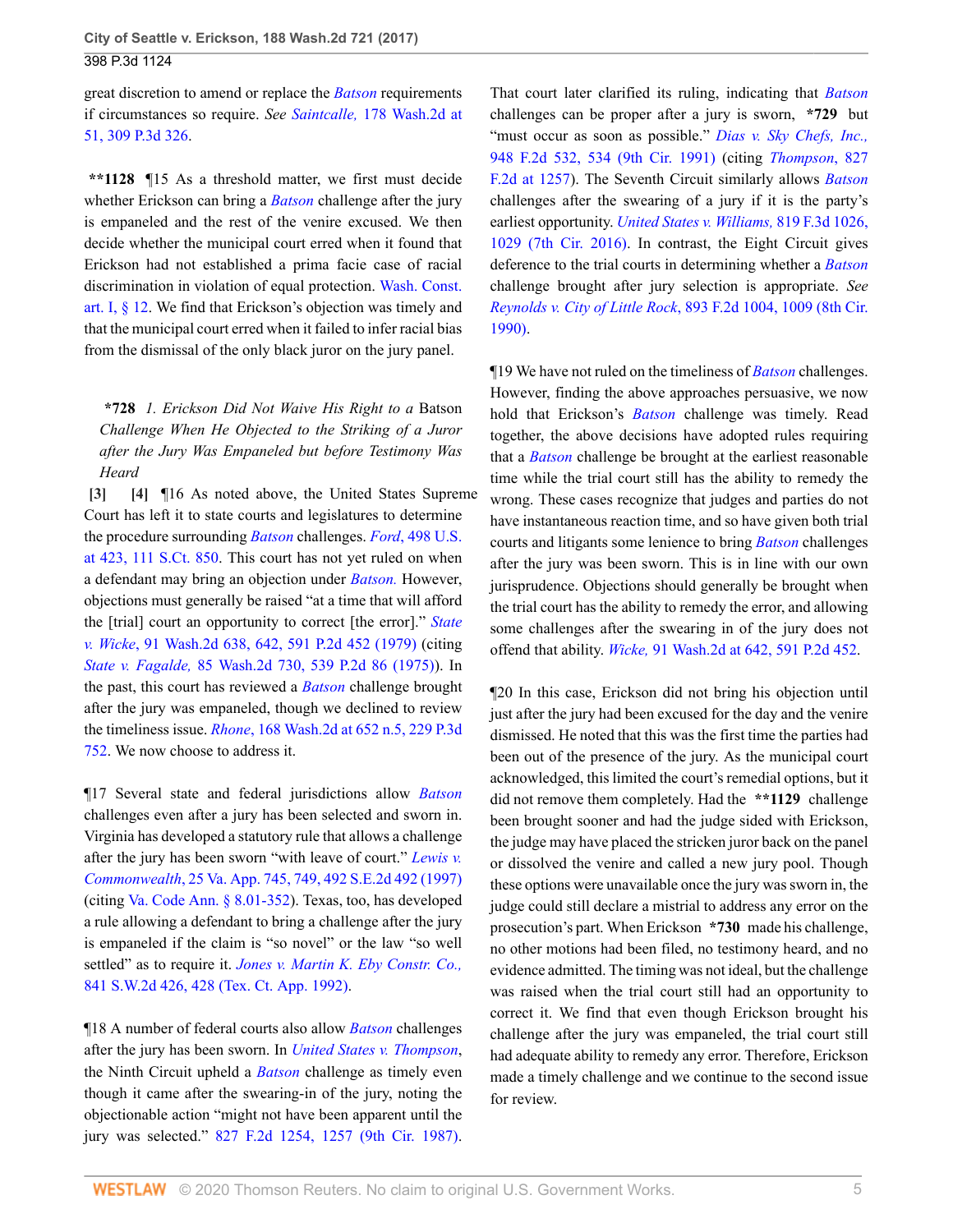# *2. The Municipal Court Erred When It Found That Erickson Had Not Provided a Prima Facie Case of Racial Discrimination in the Removal of Juror 5*

<span id="page-5-0"></span>**[\[5\]](#page-1-4)** ¶21 As noted above, the United States Supreme Court has left it to the states to provide *[Batson](http://www.westlaw.com/Link/Document/FullText?findType=Y&serNum=1986122459&pubNum=0000708&originatingDoc=If16b08a062d111e794a1f7ff5c621124&refType=RP&originationContext=document&vr=3.0&rs=cblt1.0&transitionType=DocumentItem&contextData=(sc.UserEnteredCitation))* procedures. *[Ford,](http://www.westlaw.com/Link/Document/FullText?findType=Y&serNum=1991039850&pubNum=0000780&originatingDoc=If16b08a062d111e794a1f7ff5c621124&refType=RP&fi=co_pp_sp_780_423&originationContext=document&vr=3.0&rs=cblt1.0&transitionType=DocumentItem&contextData=(sc.UserEnteredCitation)#co_pp_sp_780_423)* [498 U.S. at 423, 111 S.Ct. 850](http://www.westlaw.com/Link/Document/FullText?findType=Y&serNum=1991039850&pubNum=0000780&originatingDoc=If16b08a062d111e794a1f7ff5c621124&refType=RP&fi=co_pp_sp_780_423&originationContext=document&vr=3.0&rs=cblt1.0&transitionType=DocumentItem&contextData=(sc.UserEnteredCitation)#co_pp_sp_780_423). Washington trial courts have traditionally given great discretion to findings of prima facie discrimination under *[Batson,](http://www.westlaw.com/Link/Document/FullText?findType=Y&serNum=1986122459&pubNum=0000708&originatingDoc=If16b08a062d111e794a1f7ff5c621124&refType=RP&originationContext=document&vr=3.0&rs=cblt1.0&transitionType=DocumentItem&contextData=(sc.UserEnteredCitation))* and we review such traditional findings for abuse of that discretion. *[State v. Hicks,](http://www.westlaw.com/Link/Document/FullText?findType=Y&serNum=2015870376&pubNum=0000804&originatingDoc=If16b08a062d111e794a1f7ff5c621124&refType=RP&fi=co_pp_sp_804_490&originationContext=document&vr=3.0&rs=cblt1.0&transitionType=DocumentItem&contextData=(sc.UserEnteredCitation)#co_pp_sp_804_490)* [163 Wash.2d 477, 490-91, 181 P.3d 831 \(2008\).](http://www.westlaw.com/Link/Document/FullText?findType=Y&serNum=2015870376&pubNum=0000804&originatingDoc=If16b08a062d111e794a1f7ff5c621124&refType=RP&fi=co_pp_sp_804_490&originationContext=document&vr=3.0&rs=cblt1.0&transitionType=DocumentItem&contextData=(sc.UserEnteredCitation)#co_pp_sp_804_490) However, we also have the power to determine, under appropriate circumstances, whether the traditional *[Batson](http://www.westlaw.com/Link/Document/FullText?findType=Y&serNum=1986122459&pubNum=0000708&originatingDoc=If16b08a062d111e794a1f7ff5c621124&refType=RP&originationContext=document&vr=3.0&rs=cblt1.0&transitionType=DocumentItem&contextData=(sc.UserEnteredCitation))* analysis should be amended or replaced to ensure the promise of equal protection. *Saintcalle,* [178 Wash.2d at 51, 309 P.3d 326.](http://www.westlaw.com/Link/Document/FullText?findType=Y&serNum=2031199011&pubNum=0000804&originatingDoc=If16b08a062d111e794a1f7ff5c621124&refType=RP&fi=co_pp_sp_804_51&originationContext=document&vr=3.0&rs=cblt1.0&transitionType=DocumentItem&contextData=(sc.UserEnteredCitation)#co_pp_sp_804_51)

# A. This Court Has Not Foreclosed the Possibility of Adopting a Bright-Line Rule under *[Batson](http://www.westlaw.com/Link/Document/FullText?findType=Y&serNum=1986122459&pubNum=0000708&originatingDoc=If16b08a062d111e794a1f7ff5c621124&refType=RP&originationContext=document&vr=3.0&rs=cblt1.0&transitionType=DocumentItem&contextData=(sc.UserEnteredCitation))*

¶22 This court recognized a trial court's discretion in finding prima facie discrimination in *[Hicks.](http://www.westlaw.com/Link/Document/FullText?findType=Y&serNum=2015870376&pubNum=0004645&originatingDoc=If16b08a062d111e794a1f7ff5c621124&refType=RP&originationContext=document&vr=3.0&rs=cblt1.0&transitionType=DocumentItem&contextData=(sc.UserEnteredCitation))* There, the trial court found a prima facie showing of discrimination after the sole black jury member was struck. [163 Wash.2d at 491, 181](http://www.westlaw.com/Link/Document/FullText?findType=Y&serNum=2015870376&pubNum=0000804&originatingDoc=If16b08a062d111e794a1f7ff5c621124&refType=RP&fi=co_pp_sp_804_491&originationContext=document&vr=3.0&rs=cblt1.0&transitionType=DocumentItem&contextData=(sc.UserEnteredCitation)#co_pp_sp_804_491) [P.3d 831.](http://www.westlaw.com/Link/Document/FullText?findType=Y&serNum=2015870376&pubNum=0000804&originatingDoc=If16b08a062d111e794a1f7ff5c621124&refType=RP&fi=co_pp_sp_804_491&originationContext=document&vr=3.0&rs=cblt1.0&transitionType=DocumentItem&contextData=(sc.UserEnteredCitation)#co_pp_sp_804_491) We found that the trial court was "well within [its] discretion" to make such a finding, noting that *[Batson](http://www.westlaw.com/Link/Document/FullText?findType=Y&serNum=1986122459&pubNum=0000708&originatingDoc=If16b08a062d111e794a1f7ff5c621124&refType=RP&originationContext=document&vr=3.0&rs=cblt1.0&transitionType=DocumentItem&contextData=(sc.UserEnteredCitation))* affords broad leeway to trial courts when it comes to prima facie showings. *Id.* [at 490-91, 181 P.3d 831](http://www.westlaw.com/Link/Document/FullText?findType=Y&serNum=2015870376&pubNum=0004645&originatingDoc=If16b08a062d111e794a1f7ff5c621124&refType=RP&originationContext=document&vr=3.0&rs=cblt1.0&transitionType=DocumentItem&contextData=(sc.UserEnteredCitation)). We reaffirmed this holding in *State v. Thomas,* [166 Wash.2d 380, 397, 208 P.3d](http://www.westlaw.com/Link/Document/FullText?findType=Y&serNum=2019092715&pubNum=0000804&originatingDoc=If16b08a062d111e794a1f7ff5c621124&refType=RP&fi=co_pp_sp_804_397&originationContext=document&vr=3.0&rs=cblt1.0&transitionType=DocumentItem&contextData=(sc.UserEnteredCitation)#co_pp_sp_804_397) [1107 \(2009\).](http://www.westlaw.com/Link/Document/FullText?findType=Y&serNum=2019092715&pubNum=0000804&originatingDoc=If16b08a062d111e794a1f7ff5c621124&refType=RP&fi=co_pp_sp_804_397&originationContext=document&vr=3.0&rs=cblt1.0&transitionType=DocumentItem&contextData=(sc.UserEnteredCitation)#co_pp_sp_804_397)

¶23 We later signaled that this rule could be subject to change under particular circumstances. In *[Rhone](http://www.westlaw.com/Link/Document/FullText?findType=Y&serNum=2021664562&originatingDoc=If16b08a062d111e794a1f7ff5c621124&refType=RP&originationContext=document&vr=3.0&rs=cblt1.0&transitionType=DocumentItem&contextData=(sc.UserEnteredCitation)),* the defendant **\*731** made a *[Batson](http://www.westlaw.com/Link/Document/FullText?findType=Y&serNum=1986122459&originatingDoc=If16b08a062d111e794a1f7ff5c621124&refType=RP&originationContext=document&vr=3.0&rs=cblt1.0&transitionType=DocumentItem&contextData=(sc.UserEnteredCitation))* challenge after the State struck the last remaining African American member of the jury panel. [168](http://www.westlaw.com/Link/Document/FullText?findType=Y&serNum=2021664562&pubNum=0004645&originatingDoc=If16b08a062d111e794a1f7ff5c621124&refType=RP&fi=co_pp_sp_4645_648&originationContext=document&vr=3.0&rs=cblt1.0&transitionType=DocumentItem&contextData=(sc.UserEnteredCitation)#co_pp_sp_4645_648) [Wash.2d at 648-50, 229 P.3d 752.](http://www.westlaw.com/Link/Document/FullText?findType=Y&serNum=2021664562&pubNum=0004645&originatingDoc=If16b08a062d111e794a1f7ff5c621124&refType=RP&fi=co_pp_sp_4645_648&originationContext=document&vr=3.0&rs=cblt1.0&transitionType=DocumentItem&contextData=(sc.UserEnteredCitation)#co_pp_sp_4645_648) Five justices held that the trial court did not err in not finding a prima facie case when the sole black juror was struck. *Id.* [at 655-56, 229 P.3d 752.](http://www.westlaw.com/Link/Document/FullText?findType=Y&serNum=2021664562&pubNum=0004645&originatingDoc=If16b08a062d111e794a1f7ff5c621124&refType=RP&originationContext=document&vr=3.0&rs=cblt1.0&transitionType=DocumentItem&contextData=(sc.UserEnteredCitation)) In so doing, we declined to adopt a bright-line rule that the striking of the sole member of a particular race is a per se prima facie showing of discrimination. *Id.* [at 653, 229 P.3d 752.](http://www.westlaw.com/Link/Document/FullText?findType=Y&serNum=2021664562&pubNum=0004645&originatingDoc=If16b08a062d111e794a1f7ff5c621124&refType=RP&originationContext=document&vr=3.0&rs=cblt1.0&transitionType=DocumentItem&contextData=(sc.UserEnteredCitation))

¶24 However, four dissenting justices and one concurring justice suggested that a bright-line rule would be appropriate. *Id.* [at 661, 229 P.3d 752](http://www.westlaw.com/Link/Document/FullText?findType=Y&serNum=2021664562&pubNum=0004645&originatingDoc=If16b08a062d111e794a1f7ff5c621124&refType=RP&originationContext=document&vr=3.0&rs=cblt1.0&transitionType=DocumentItem&contextData=(sc.UserEnteredCitation)) (Alexander, J., dissenting), [658, 229](http://www.westlaw.com/Link/Document/FullText?findType=Y&serNum=2021664562&pubNum=0004645&originatingDoc=If16b08a062d111e794a1f7ff5c621124&refType=RP&originationContext=document&vr=3.0&rs=cblt1.0&transitionType=DocumentItem&contextData=(sc.UserEnteredCitation)) [P.3d 752](http://www.westlaw.com/Link/Document/FullText?findType=Y&serNum=2021664562&pubNum=0004645&originatingDoc=If16b08a062d111e794a1f7ff5c621124&refType=RP&originationContext=document&vr=3.0&rs=cblt1.0&transitionType=DocumentItem&contextData=(sc.UserEnteredCitation)) (Madsen, C.J., concurring). The dissent reasoned that such a rule would not only lead to greater protection from racial discrimination, but would help effectuate Washington's elevated right to a fair jury trial. *Id.* [at 661, 229 P.3d](http://www.westlaw.com/Link/Document/FullText?findType=Y&serNum=2021664562&pubNum=0004645&originatingDoc=If16b08a062d111e794a1f7ff5c621124&refType=RP&originationContext=document&vr=3.0&rs=cblt1.0&transitionType=DocumentItem&contextData=(sc.UserEnteredCitation)) [752](http://www.westlaw.com/Link/Document/FullText?findType=Y&serNum=2021664562&pubNum=0004645&originatingDoc=If16b08a062d111e794a1f7ff5c621124&refType=RP&originationContext=document&vr=3.0&rs=cblt1.0&transitionType=DocumentItem&contextData=(sc.UserEnteredCitation)) (Alexander, J., dissenting). Those justices disagreed with the lead opinion that such a rule would change "a shield against discrimination into a sword cutting against the purpose of a peremptory challenge." *Id.* [at 654, 229 P.3d](http://www.westlaw.com/Link/Document/FullText?findType=Y&serNum=2021664562&pubNum=0004645&originatingDoc=If16b08a062d111e794a1f7ff5c621124&refType=RP&originationContext=document&vr=3.0&rs=cblt1.0&transitionType=DocumentItem&contextData=(sc.UserEnteredCitation)) [752](http://www.westlaw.com/Link/Document/FullText?findType=Y&serNum=2021664562&pubNum=0004645&originatingDoc=If16b08a062d111e794a1f7ff5c621124&refType=RP&originationContext=document&vr=3.0&rs=cblt1.0&transitionType=DocumentItem&contextData=(sc.UserEnteredCitation)) (C. Johnson, J., lead opinion). Rather, they believed it would "merely require the State to offer a race-neutral explanation for its peremptory challenge." *Id.* [at 662, 229 P.3d](http://www.westlaw.com/Link/Document/FullText?findType=Y&serNum=2021664562&pubNum=0004645&originatingDoc=If16b08a062d111e794a1f7ff5c621124&refType=RP&originationContext=document&vr=3.0&rs=cblt1.0&transitionType=DocumentItem&contextData=(sc.UserEnteredCitation)) [752](http://www.westlaw.com/Link/Document/FullText?findType=Y&serNum=2021664562&pubNum=0004645&originatingDoc=If16b08a062d111e794a1f7ff5c621124&refType=RP&originationContext=document&vr=3.0&rs=cblt1.0&transitionType=DocumentItem&contextData=(sc.UserEnteredCitation)) (Alexander, J., dissenting). Then Chief Justice Madsen's concurrence added that although applying such a rule would be inappropriate in the case before her, it could legitimately be applied "going forward." *[Id.](http://www.westlaw.com/Link/Document/FullText?findType=Y&serNum=2021664562&pubNum=0000804&originatingDoc=If16b08a062d111e794a1f7ff5c621124&refType=RP&originationContext=document&vr=3.0&rs=cblt1.0&transitionType=DocumentItem&contextData=(sc.UserEnteredCitation))*

¶25 Justice Madsen clarified this statement in *[State v.](http://www.westlaw.com/Link/Document/FullText?findType=Y&serNum=2031250465&pubNum=0004645&originatingDoc=If16b08a062d111e794a1f7ff5c621124&refType=RP&originationContext=document&vr=3.0&rs=cblt1.0&transitionType=DocumentItem&contextData=(sc.UserEnteredCitation)) Meredith*[, 178 Wash.2d 180, 306 P.3d 942 \(2013\).](http://www.westlaw.com/Link/Document/FullText?findType=Y&serNum=2031250465&pubNum=0004645&originatingDoc=If16b08a062d111e794a1f7ff5c621124&refType=RP&originationContext=document&vr=3.0&rs=cblt1.0&transitionType=DocumentItem&contextData=(sc.UserEnteredCitation)) She reasoned that because the parties were not on notice of a bright-line rule in *[Rhone](http://www.westlaw.com/Link/Document/FullText?findType=Y&serNum=2021664562&pubNum=0004645&originatingDoc=If16b08a062d111e794a1f7ff5c621124&refType=RP&originationContext=document&vr=3.0&rs=cblt1.0&transitionType=DocumentItem&contextData=(sc.UserEnteredCitation))* itself, it was inappropriate to apply such a rule under *[Rhone](http://www.westlaw.com/Link/Document/FullText?findType=Y&serNum=2021664562&originatingDoc=If16b08a062d111e794a1f7ff5c621124&refType=RP&originationContext=document&vr=3.0&rs=cblt1.0&transitionType=DocumentItem&contextData=(sc.UserEnteredCitation))*'s facts. *Id.* [at 186, 306 P.3d](http://www.westlaw.com/Link/Document/FullText?findType=Y&serNum=2031250465&pubNum=0004645&originatingDoc=If16b08a062d111e794a1f7ff5c621124&refType=RP&originationContext=document&vr=3.0&rs=cblt1.0&transitionType=DocumentItem&contextData=(sc.UserEnteredCitation)) [942](http://www.westlaw.com/Link/Document/FullText?findType=Y&serNum=2031250465&pubNum=0004645&originatingDoc=If16b08a062d111e794a1f7ff5c621124&refType=RP&originationContext=document&vr=3.0&rs=cblt1.0&transitionType=DocumentItem&contextData=(sc.UserEnteredCitation)) (Madsen, C.J., concurring). However, she explained that "this alternative method of establishing the prima facie case **\*\*1130** [i.e., the bright-line rule] should be available once trial courts, prosecuting attorneys, and defendants and their counsel are on notice that this rule may be followed." *[Id.](http://www.westlaw.com/Link/Document/FullText?findType=Y&serNum=2031250465&pubNum=0004645&originatingDoc=If16b08a062d111e794a1f7ff5c621124&refType=RP&originationContext=document&vr=3.0&rs=cblt1.0&transitionType=DocumentItem&contextData=(sc.UserEnteredCitation))* at [186, 306 P.3d 942.](http://www.westlaw.com/Link/Document/FullText?findType=Y&serNum=2031250465&pubNum=0004645&originatingDoc=If16b08a062d111e794a1f7ff5c621124&refType=RP&originationContext=document&vr=3.0&rs=cblt1.0&transitionType=DocumentItem&contextData=(sc.UserEnteredCitation))

¶26 This court also used the majority opinion in *[Meredith](http://www.westlaw.com/Link/Document/FullText?findType=Y&serNum=2031250465&originatingDoc=If16b08a062d111e794a1f7ff5c621124&refType=RP&originationContext=document&vr=3.0&rs=cblt1.0&transitionType=DocumentItem&contextData=(sc.UserEnteredCitation))* to clarify the *[Rhone](http://www.westlaw.com/Link/Document/FullText?findType=Y&serNum=2021664562&originatingDoc=If16b08a062d111e794a1f7ff5c621124&refType=RP&originationContext=document&vr=3.0&rs=cblt1.0&transitionType=DocumentItem&contextData=(sc.UserEnteredCitation))* decision. [178 Wash.2d at 184, 306 P.3d 942.](http://www.westlaw.com/Link/Document/FullText?findType=Y&serNum=2031250465&pubNum=0004645&originatingDoc=If16b08a062d111e794a1f7ff5c621124&refType=RP&fi=co_pp_sp_4645_184&originationContext=document&vr=3.0&rs=cblt1.0&transitionType=DocumentItem&contextData=(sc.UserEnteredCitation)#co_pp_sp_4645_184) We **\*732** stated that despite the chief justice's concurrence expressing intent to adopt a bright-line rule going forward, it did not provide a binding, five-justice (or more) precedent. *[Id.](http://www.westlaw.com/Link/Document/FullText?findType=Y&serNum=2031250465&pubNum=0000804&originatingDoc=If16b08a062d111e794a1f7ff5c621124&refType=RP&originationContext=document&vr=3.0&rs=cblt1.0&transitionType=DocumentItem&contextData=(sc.UserEnteredCitation))* We did not foreclose the possibility of eventually adopting such a rule. Rather, "[u]ntil [at least] five justices agree to actually adopt such a bright-line rule, the previous rule remains in effect." *[Id.](http://www.westlaw.com/Link/Document/FullText?findType=Y&serNum=2031250465&pubNum=0000804&originatingDoc=If16b08a062d111e794a1f7ff5c621124&refType=RP&originationContext=document&vr=3.0&rs=cblt1.0&transitionType=DocumentItem&contextData=(sc.UserEnteredCitation))*

¶27 We most recently declined to alter the *[Batson](http://www.westlaw.com/Link/Document/FullText?findType=Y&serNum=1986122459&pubNum=0000708&originatingDoc=If16b08a062d111e794a1f7ff5c621124&refType=RP&originationContext=document&vr=3.0&rs=cblt1.0&transitionType=DocumentItem&contextData=(sc.UserEnteredCitation))* framework in *[Saintcalle.](http://www.westlaw.com/Link/Document/FullText?findType=Y&serNum=2031199011&pubNum=0004645&originatingDoc=If16b08a062d111e794a1f7ff5c621124&refType=RP&originationContext=document&vr=3.0&rs=cblt1.0&transitionType=DocumentItem&contextData=(sc.UserEnteredCitation))* There, the lead opinion noted that although this court has power to alter or replace the *[Batson](http://www.westlaw.com/Link/Document/FullText?findType=Y&serNum=1986122459&pubNum=0000708&originatingDoc=If16b08a062d111e794a1f7ff5c621124&refType=RP&originationContext=document&vr=3.0&rs=cblt1.0&transitionType=DocumentItem&contextData=(sc.UserEnteredCitation))* framework, it ought not to do so when "[n]either party has asked for a new standard or framework" and when the trial court and the Court of Appeals did not consider such an argument. *[Saintcalle](http://www.westlaw.com/Link/Document/FullText?findType=Y&serNum=2031199011&pubNum=0000804&originatingDoc=If16b08a062d111e794a1f7ff5c621124&refType=RP&fi=co_pp_sp_804_55&originationContext=document&vr=3.0&rs=cblt1.0&transitionType=DocumentItem&contextData=(sc.UserEnteredCitation)#co_pp_sp_804_55)*, [178 Wash.2d at 55, 309 P.3d 326](http://www.westlaw.com/Link/Document/FullText?findType=Y&serNum=2031199011&pubNum=0000804&originatingDoc=If16b08a062d111e794a1f7ff5c621124&refType=RP&fi=co_pp_sp_804_55&originationContext=document&vr=3.0&rs=cblt1.0&transitionType=DocumentItem&contextData=(sc.UserEnteredCitation)#co_pp_sp_804_55). In this case, however, Erickson does ask for a reworking of *[Batson.](http://www.westlaw.com/Link/Document/FullText?findType=Y&serNum=1986122459&pubNum=0000708&originatingDoc=If16b08a062d111e794a1f7ff5c621124&refType=RP&originationContext=document&vr=3.0&rs=cblt1.0&transitionType=DocumentItem&contextData=(sc.UserEnteredCitation))* He requests that we alter the standard framework to adopt a bright-line rule. Though this court declined to do so in *[Saintcalle,](http://www.westlaw.com/Link/Document/FullText?findType=Y&serNum=2031199011&pubNum=0004645&originatingDoc=If16b08a062d111e794a1f7ff5c621124&refType=RP&originationContext=document&vr=3.0&rs=cblt1.0&transitionType=DocumentItem&contextData=(sc.UserEnteredCitation)) [Meredith,](http://www.westlaw.com/Link/Document/FullText?findType=Y&serNum=2031250465&pubNum=0004645&originatingDoc=If16b08a062d111e794a1f7ff5c621124&refType=RP&originationContext=document&vr=3.0&rs=cblt1.0&transitionType=DocumentItem&contextData=(sc.UserEnteredCitation))* and *[Rhone,](http://www.westlaw.com/Link/Document/FullText?findType=Y&serNum=2021664562&pubNum=0004645&originatingDoc=If16b08a062d111e794a1f7ff5c621124&refType=RP&originationContext=document&vr=3.0&rs=cblt1.0&transitionType=DocumentItem&contextData=(sc.UserEnteredCitation))* the possibility of altering *[Batson](http://www.westlaw.com/Link/Document/FullText?findType=Y&serNum=1986122459&originatingDoc=If16b08a062d111e794a1f7ff5c621124&refType=RP&originationContext=document&vr=3.0&rs=cblt1.0&transitionType=DocumentItem&contextData=(sc.UserEnteredCitation))*'s framework is not closed to us. Erickson's case presents the circumstances *[Rhone](http://www.westlaw.com/Link/Document/FullText?findType=Y&serNum=2021664562&pubNum=0004645&originatingDoc=If16b08a062d111e794a1f7ff5c621124&refType=RP&originationContext=document&vr=3.0&rs=cblt1.0&transitionType=DocumentItem&contextData=(sc.UserEnteredCitation))* alluded to, allowing us to amend our *[Batson](http://www.westlaw.com/Link/Document/FullText?findType=Y&serNum=1986122459&pubNum=0000708&originatingDoc=If16b08a062d111e794a1f7ff5c621124&refType=RP&originationContext=document&vr=3.0&rs=cblt1.0&transitionType=DocumentItem&contextData=(sc.UserEnteredCitation))* analysis.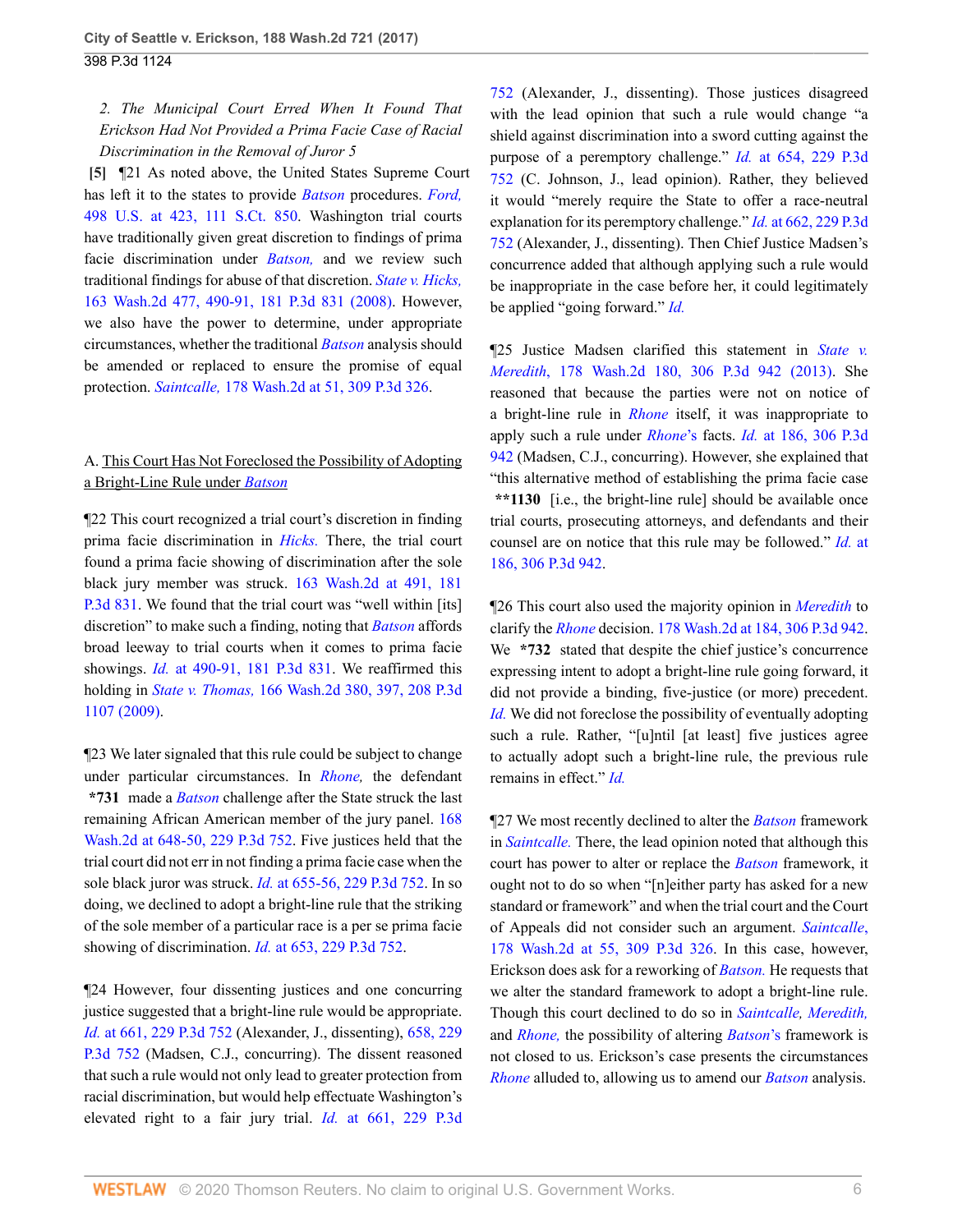## B. We Adopt the Bright-Line Rule First Articulated in the *[Rhone](http://www.westlaw.com/Link/Document/FullText?findType=Y&serNum=2021664562&pubNum=0004645&originatingDoc=If16b08a062d111e794a1f7ff5c621124&refType=RP&originationContext=document&vr=3.0&rs=cblt1.0&transitionType=DocumentItem&contextData=(sc.UserEnteredCitation))* Dissent

<span id="page-6-0"></span>**[\[6\]](#page-1-0)** ¶28 We now follow our signal in *[Rhone](http://www.westlaw.com/Link/Document/FullText?findType=Y&serNum=2021664562&pubNum=0004645&originatingDoc=If16b08a062d111e794a1f7ff5c621124&refType=RP&originationContext=document&vr=3.0&rs=cblt1.0&transitionType=DocumentItem&contextData=(sc.UserEnteredCitation))* and adopt a bright-line rule. The purpose of *[Batson](http://www.westlaw.com/Link/Document/FullText?findType=Y&serNum=1986122459&pubNum=0000708&originatingDoc=If16b08a062d111e794a1f7ff5c621124&refType=RP&originationContext=document&vr=3.0&rs=cblt1.0&transitionType=DocumentItem&contextData=(sc.UserEnteredCitation))* is to ensure that jury selection proceedings are free from racial discrimination. To create a prima facie case of racial discrimination, a defendant must first demonstrate that the struck juror is a member of a "cognizable racial group." *Batson*[, 476 U.S. at 96, 106](http://www.westlaw.com/Link/Document/FullText?findType=Y&serNum=1986122459&pubNum=0000780&originatingDoc=If16b08a062d111e794a1f7ff5c621124&refType=RP&fi=co_pp_sp_780_96&originationContext=document&vr=3.0&rs=cblt1.0&transitionType=DocumentItem&contextData=(sc.UserEnteredCitation)#co_pp_sp_780_96) [S.Ct. 1712](http://www.westlaw.com/Link/Document/FullText?findType=Y&serNum=1986122459&pubNum=0000780&originatingDoc=If16b08a062d111e794a1f7ff5c621124&refType=RP&fi=co_pp_sp_780_96&originationContext=document&vr=3.0&rs=cblt1.0&transitionType=DocumentItem&contextData=(sc.UserEnteredCitation)#co_pp_sp_780_96). Though a pattern of striking multiple jurors may demonstrate racial animus, " '[t]he Constitution forbids striking even a single prospective juror for a discriminatory purpose.' " *Snyder v. Louisiana*[, 552 U.S. 472, 478, 128 S.Ct.](http://www.westlaw.com/Link/Document/FullText?findType=Y&serNum=2015520672&pubNum=0000780&originatingDoc=If16b08a062d111e794a1f7ff5c621124&refType=RP&fi=co_pp_sp_780_478&originationContext=document&vr=3.0&rs=cblt1.0&transitionType=DocumentItem&contextData=(sc.UserEnteredCitation)#co_pp_sp_780_478) [1203, 170 L.Ed. 2d 175 \(2008\)](http://www.westlaw.com/Link/Document/FullText?findType=Y&serNum=2015520672&pubNum=0000780&originatingDoc=If16b08a062d111e794a1f7ff5c621124&refType=RP&fi=co_pp_sp_780_478&originationContext=document&vr=3.0&rs=cblt1.0&transitionType=DocumentItem&contextData=(sc.UserEnteredCitation)#co_pp_sp_780_478) (quoting *[United States v.](http://www.westlaw.com/Link/Document/FullText?findType=Y&serNum=1994086052&pubNum=0000506&originatingDoc=If16b08a062d111e794a1f7ff5c621124&refType=RP&fi=co_pp_sp_506_902&originationContext=document&vr=3.0&rs=cblt1.0&transitionType=DocumentItem&contextData=(sc.UserEnteredCitation)#co_pp_sp_506_902) Vasquez-Lopez,* [22 F.3d 900, 902 \(9th Cir. 1994\)](http://www.westlaw.com/Link/Document/FullText?findType=Y&serNum=1994086052&pubNum=0000506&originatingDoc=If16b08a062d111e794a1f7ff5c621124&refType=RP&fi=co_pp_sp_506_902&originationContext=document&vr=3.0&rs=cblt1.0&transitionType=DocumentItem&contextData=(sc.UserEnteredCitation)#co_pp_sp_506_902)).

¶29 Here, the trial court erred in the first step of its *[Batson](http://www.westlaw.com/Link/Document/FullText?findType=Y&serNum=1986122459&pubNum=0000708&originatingDoc=If16b08a062d111e794a1f7ff5c621124&refType=RP&originationContext=document&vr=3.0&rs=cblt1.0&transitionType=DocumentItem&contextData=(sc.UserEnteredCitation))* analysis. The court noted that it could not discern a **\*733** pattern of discriminatory strikes in part because other people of color remained on the jury. It found further that because there were other people of color, the jury was "diverse." With these findings, the court ruled Erickson had not provided a prima facie showing of discrimination.

<span id="page-6-1"></span>**[\[7\]](#page-1-5)** ¶30 The trial court improperly applied the first step of the *[Batson](http://www.westlaw.com/Link/Document/FullText?findType=Y&serNum=1986122459&pubNum=0000708&originatingDoc=If16b08a062d111e794a1f7ff5c621124&refType=RP&originationContext=document&vr=3.0&rs=cblt1.0&transitionType=DocumentItem&contextData=(sc.UserEnteredCitation))* analysis. First, it is misguided to infer that leaving some members of cognizable racial groups on a jury while striking the only African American member proves the prosecutor's strike was not racially motivated. *[Batson](http://www.westlaw.com/Link/Document/FullText?findType=Y&serNum=1986122459&pubNum=0000708&originatingDoc=If16b08a062d111e794a1f7ff5c621124&refType=RP&originationContext=document&vr=3.0&rs=cblt1.0&transitionType=DocumentItem&contextData=(sc.UserEnteredCitation))* is concerned with whether a juror was struck because of his or her race, not the level of diversity remaining on the jury. *Saintcalle*[, 178 Wash.2d at 42, 309 P.3d 326](http://www.westlaw.com/Link/Document/FullText?findType=Y&serNum=2031199011&pubNum=0000804&originatingDoc=If16b08a062d111e794a1f7ff5c621124&refType=RP&fi=co_pp_sp_804_42&originationContext=document&vr=3.0&rs=cblt1.0&transitionType=DocumentItem&contextData=(sc.UserEnteredCitation)#co_pp_sp_804_42). In addition, a *[Batson](http://www.westlaw.com/Link/Document/FullText?findType=Y&serNum=1986122459&pubNum=0000708&originatingDoc=If16b08a062d111e794a1f7ff5c621124&refType=RP&originationContext=document&vr=3.0&rs=cblt1.0&transitionType=DocumentItem&contextData=(sc.UserEnteredCitation))* violation can occur if even one juror is struck. We have noted that " '[a] single invidiously discriminatory governmental act is not immunized by the absence of such discrimination in the making of other comparable decisions.' " *Hicks*[, 163 Wash.2d at 491, 181 P.3d 831](http://www.westlaw.com/Link/Document/FullText?findType=Y&serNum=2015870376&pubNum=0000804&originatingDoc=If16b08a062d111e794a1f7ff5c621124&refType=RP&fi=co_pp_sp_804_491&originationContext=document&vr=3.0&rs=cblt1.0&transitionType=DocumentItem&contextData=(sc.UserEnteredCitation)#co_pp_sp_804_491) (alteration in original) (internal quotation marks omitted) (quoting *[Batson](http://www.westlaw.com/Link/Document/FullText?findType=Y&serNum=1986122459&pubNum=0000780&originatingDoc=If16b08a062d111e794a1f7ff5c621124&refType=RP&fi=co_pp_sp_780_95&originationContext=document&vr=3.0&rs=cblt1.0&transitionType=DocumentItem&contextData=(sc.UserEnteredCitation)#co_pp_sp_780_95)*, [476 U.S. at 95, 106 S.Ct. 1712](http://www.westlaw.com/Link/Document/FullText?findType=Y&serNum=1986122459&pubNum=0000780&originatingDoc=If16b08a062d111e794a1f7ff5c621124&refType=RP&fi=co_pp_sp_780_95&originationContext=document&vr=3.0&rs=cblt1.0&transitionType=DocumentItem&contextData=(sc.UserEnteredCitation)#co_pp_sp_780_95)). Though a pattern is informative, it is not necessary.

¶31 In addition, Erickson made his prima facie showing of discrimination. He challenged the prosecutor's peremptory strike based on the fact that juror 5 was the only black juror on the panel. The municipal court should have followed the example of the trial court in *[Hicks](http://www.westlaw.com/Link/Document/FullText?findType=Y&serNum=2015870376&pubNum=0004645&originatingDoc=If16b08a062d111e794a1f7ff5c621124&refType=RP&originationContext=document&vr=3.0&rs=cblt1.0&transitionType=DocumentItem&contextData=(sc.UserEnteredCitation))*, at the least finding a prima facie case out of " 'an abundance of caution.' " *Id.* [at 484,](http://www.westlaw.com/Link/Document/FullText?findType=Y&serNum=2015870376&pubNum=0004645&originatingDoc=If16b08a062d111e794a1f7ff5c621124&refType=RP&originationContext=document&vr=3.0&rs=cblt1.0&transitionType=DocumentItem&contextData=(sc.UserEnteredCitation)) [181 P.3d 831](http://www.westlaw.com/Link/Document/FullText?findType=Y&serNum=2015870376&pubNum=0004645&originatingDoc=If16b08a062d111e794a1f7ff5c621124&refType=RP&originationContext=document&vr=3.0&rs=cblt1.0&transitionType=DocumentItem&contextData=(sc.UserEnteredCitation)). This single strike, absent other circumstances

showing legitimate grounds, was enough to trigger a prima facie finding. The trial court improperly relied only on the absence of a pattern and the presence of other nonwhite jurors to come to its conclusion. We find the trial court erred in its first step of the *[Batson](http://www.westlaw.com/Link/Document/FullText?findType=Y&serNum=1986122459&pubNum=0000708&originatingDoc=If16b08a062d111e794a1f7ff5c621124&refType=RP&originationContext=document&vr=3.0&rs=cblt1.0&transitionType=DocumentItem&contextData=(sc.UserEnteredCitation))* analysis and **\*\*1131** Erickson properly made a prima facie showing of racial discrimination.

<span id="page-6-2"></span>**[\[8\]](#page-1-1)** ¶32 In light of these errors, we have broad discretion to alter the *[Batson](http://www.westlaw.com/Link/Document/FullText?findType=Y&serNum=1986122459&pubNum=0000708&originatingDoc=If16b08a062d111e794a1f7ff5c621124&refType=RP&originationContext=document&vr=3.0&rs=cblt1.0&transitionType=DocumentItem&contextData=(sc.UserEnteredCitation))* framework to more adequately recognize and defend the goals of equal protection. **\*734** *[Saintcalle,](http://www.westlaw.com/Link/Document/FullText?findType=Y&serNum=2031199011&pubNum=0000804&originatingDoc=If16b08a062d111e794a1f7ff5c621124&refType=RP&fi=co_pp_sp_804_51&originationContext=document&vr=3.0&rs=cblt1.0&transitionType=DocumentItem&contextData=(sc.UserEnteredCitation)#co_pp_sp_804_51)* [178 Wash.2d at 51, 309 P.3d 326.](http://www.westlaw.com/Link/Document/FullText?findType=Y&serNum=2031199011&pubNum=0000804&originatingDoc=If16b08a062d111e794a1f7ff5c621124&refType=RP&fi=co_pp_sp_804_51&originationContext=document&vr=3.0&rs=cblt1.0&transitionType=DocumentItem&contextData=(sc.UserEnteredCitation)#co_pp_sp_804_51) In the past, this court has provided great discretion to the trial court when it comes to the finding of a prima facie case pursuant to a *[Batson](http://www.westlaw.com/Link/Document/FullText?findType=Y&serNum=1986122459&pubNum=0000708&originatingDoc=If16b08a062d111e794a1f7ff5c621124&refType=RP&originationContext=document&vr=3.0&rs=cblt1.0&transitionType=DocumentItem&contextData=(sc.UserEnteredCitation))* challenge. To ensure a robust equal protection guaranty, we now limit that discretion and adopt the bright-line *[Rhone](http://www.westlaw.com/Link/Document/FullText?findType=Y&serNum=2021664562&pubNum=0004645&originatingDoc=If16b08a062d111e794a1f7ff5c621124&refType=RP&originationContext=document&vr=3.0&rs=cblt1.0&transitionType=DocumentItem&contextData=(sc.UserEnteredCitation))* rule. We hold that the trial court must recognize a prima facie case of discriminatory purpose when the sole member of a racially cognizable group has been struck from the jury. The trial court must then require an explanation from the striking party and analyze, based on the explanation and the totality of the circumstances, whether the strike was racially motivated. *Batson*[, 476 U.S. at 94, 106 S.Ct. 1712;](http://www.westlaw.com/Link/Document/FullText?findType=Y&serNum=1986122459&pubNum=0000780&originatingDoc=If16b08a062d111e794a1f7ff5c621124&refType=RP&fi=co_pp_sp_780_94&originationContext=document&vr=3.0&rs=cblt1.0&transitionType=DocumentItem&contextData=(sc.UserEnteredCitation)#co_pp_sp_780_94) *[Saintcalle,](http://www.westlaw.com/Link/Document/FullText?findType=Y&serNum=2031199011&pubNum=0000804&originatingDoc=If16b08a062d111e794a1f7ff5c621124&refType=RP&fi=co_pp_sp_804_42&originationContext=document&vr=3.0&rs=cblt1.0&transitionType=DocumentItem&contextData=(sc.UserEnteredCitation)#co_pp_sp_804_42)* [178 Wash.2d at 42, 309 P.3d 326](http://www.westlaw.com/Link/Document/FullText?findType=Y&serNum=2031199011&pubNum=0000804&originatingDoc=If16b08a062d111e794a1f7ff5c621124&refType=RP&fi=co_pp_sp_804_42&originationContext=document&vr=3.0&rs=cblt1.0&transitionType=DocumentItem&contextData=(sc.UserEnteredCitation)#co_pp_sp_804_42).

¶33 This alteration does not change the basis for a *[Batson](http://www.westlaw.com/Link/Document/FullText?findType=Y&serNum=1986122459&pubNum=0000708&originatingDoc=If16b08a062d111e794a1f7ff5c621124&refType=RP&originationContext=document&vr=3.0&rs=cblt1.0&transitionType=DocumentItem&contextData=(sc.UserEnteredCitation))* challenge. The evil of racial discrimination is still the evil this rule seeks to eradicate. Rather, this alteration provides parties and courts with a new tool, allowing them an alternate route to defend the protections espoused by *[Batson.](http://www.westlaw.com/Link/Document/FullText?findType=Y&serNum=1986122459&pubNum=0000708&originatingDoc=If16b08a062d111e794a1f7ff5c621124&refType=RP&originationContext=document&vr=3.0&rs=cblt1.0&transitionType=DocumentItem&contextData=(sc.UserEnteredCitation))* A prima facie case can always be made based on overt racism or a pattern of impermissible strikes. Now, it can also be made when the sole member of a racially cognizable group is removed using a peremptory strike.

¶34 This court has long discussed a change to the *[Batson](http://www.westlaw.com/Link/Document/FullText?findType=Y&serNum=1986122459&pubNum=0000708&originatingDoc=If16b08a062d111e794a1f7ff5c621124&refType=RP&originationContext=document&vr=3.0&rs=cblt1.0&transitionType=DocumentItem&contextData=(sc.UserEnteredCitation))* framework. In *[Rhone](http://www.westlaw.com/Link/Document/FullText?findType=Y&serNum=2021664562&pubNum=0004645&originatingDoc=If16b08a062d111e794a1f7ff5c621124&refType=RP&originationContext=document&vr=3.0&rs=cblt1.0&transitionType=DocumentItem&contextData=(sc.UserEnteredCitation))*, we signaled our intent to change our analysis, putting both courts and parties on notice of that change. In *[Meredith](http://www.westlaw.com/Link/Document/FullText?findType=Y&serNum=2031250465&pubNum=0004645&originatingDoc=If16b08a062d111e794a1f7ff5c621124&refType=RP&originationContext=document&vr=3.0&rs=cblt1.0&transitionType=DocumentItem&contextData=(sc.UserEnteredCitation))*, we declared that once at least five justices agree, a bright-line rule could be adopted. In *[Saintcalle](http://www.westlaw.com/Link/Document/FullText?findType=Y&serNum=2031199011&pubNum=0004645&originatingDoc=If16b08a062d111e794a1f7ff5c621124&refType=RP&originationContext=document&vr=3.0&rs=cblt1.0&transitionType=DocumentItem&contextData=(sc.UserEnteredCitation))*, we lamented the inadequate state of our *[Batson](http://www.westlaw.com/Link/Document/FullText?findType=Y&serNum=1986122459&pubNum=0000708&originatingDoc=If16b08a062d111e794a1f7ff5c621124&refType=RP&originationContext=document&vr=3.0&rs=cblt1.0&transitionType=DocumentItem&contextData=(sc.UserEnteredCitation))* inquiry but declined to alter it because neither party had raised the issue. Here, the circumstance is different. Erickson explicitly advocates for a change to the *[Batson](http://www.westlaw.com/Link/Document/FullText?findType=Y&serNum=1986122459&pubNum=0000708&originatingDoc=If16b08a062d111e794a1f7ff5c621124&refType=RP&originationContext=document&vr=3.0&rs=cblt1.0&transitionType=DocumentItem&contextData=(sc.UserEnteredCitation))* test. Both parties have briefed the issue and placed it squarely before us. We are not hampered with the same constraints that weighed us down in previous cases. We first find that Erickson has made a prima facie case of discrimination. We further take this opportunity to alter the *[Batson](http://www.westlaw.com/Link/Document/FullText?findType=Y&serNum=1986122459&pubNum=0000708&originatingDoc=If16b08a062d111e794a1f7ff5c621124&refType=RP&originationContext=document&vr=3.0&rs=cblt1.0&transitionType=DocumentItem&contextData=(sc.UserEnteredCitation))* framework and adopt the bright-line rule described in the *[Rhone](http://www.westlaw.com/Link/Document/FullText?findType=Y&serNum=2021664562&pubNum=0004645&originatingDoc=If16b08a062d111e794a1f7ff5c621124&refType=RP&originationContext=document&vr=3.0&rs=cblt1.0&transitionType=DocumentItem&contextData=(sc.UserEnteredCitation))* dissent.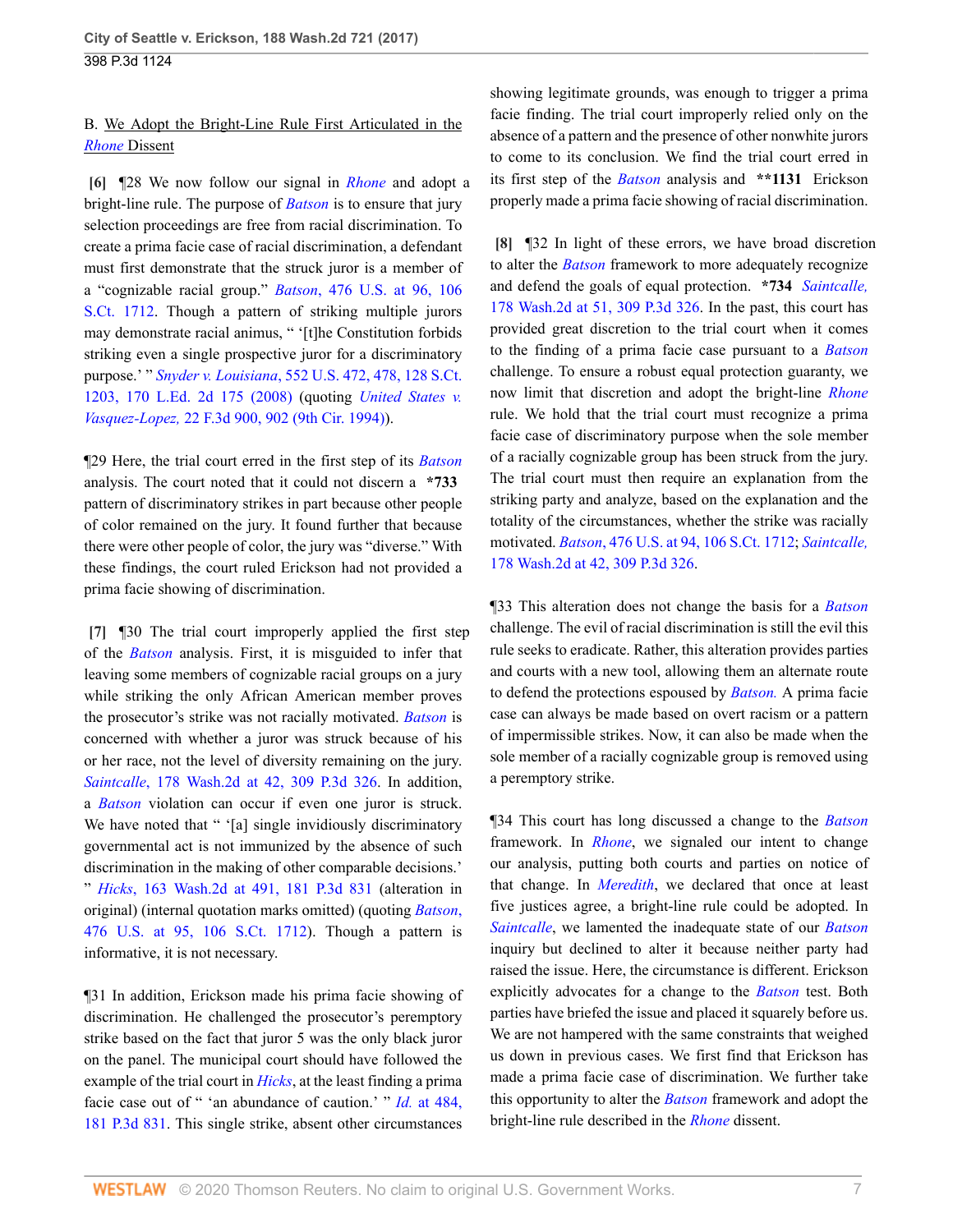# <span id="page-7-2"></span><span id="page-7-1"></span>**\*735** *3. Remand for a New Trial Is the Appropriate Remedy*

<span id="page-7-0"></span>**[\[9\]](#page-1-2) [\[10](#page-1-6)] [\[11\]](#page-1-7)** ¶35 Traditionally, the remedy for this error would be to remand to the trial court for a complete three-part analysis as the United States Supreme Court did in *Batson* itself. [476 U.S. at 100, 106 S.Ct. 1712](http://www.westlaw.com/Link/Document/FullText?findType=Y&serNum=1986122459&pubNum=0000708&originatingDoc=If16b08a062d111e794a1f7ff5c621124&refType=RP&originationContext=document&vr=3.0&rs=cblt1.0&transitionType=DocumentItem&contextData=(sc.UserEnteredCitation)). But Erickson urges that if we adopt a new bright-line rule and find a prima facie case of discrimination, we should remand for a new trial. We agree. The trial court's in-person examination of the credibility and demeanor of the prosecutor and jury is essential in a *[Batson](http://www.westlaw.com/Link/Document/FullText?findType=Y&serNum=1986122459&pubNum=0000708&originatingDoc=If16b08a062d111e794a1f7ff5c621124&refType=RP&originationContext=document&vr=3.0&rs=cblt1.0&transitionType=DocumentItem&contextData=(sc.UserEnteredCitation))* analysis. *Hicks*[, 163 Wash.2d at 493, 181 P.3d 831](http://www.westlaw.com/Link/Document/FullText?findType=Y&serNum=2015870376&pubNum=0000804&originatingDoc=If16b08a062d111e794a1f7ff5c621124&refType=RP&fi=co_pp_sp_804_493&originationContext=document&vr=3.0&rs=cblt1.0&transitionType=DocumentItem&contextData=(sc.UserEnteredCitation)#co_pp_sp_804_493). Here, the passage of time since the ruling would make this analysis problematic. Erickson's presiding judge has left the Seattle municipal bench. Even if he had not, he heard the original challenge in October 2014, two and a half years ago. It would be unreasonable to require the trial court to recall and evaluate the prosecutor's demeanor and credibility after that passage of time, let alone recall and evaluate the jury. It would also be inappropriate to dismiss Erickson's charges outright. *See State v. Grenning*[, 169 Wash.2d 47, 60, 234 P.3d 169 \(2010\)](http://www.westlaw.com/Link/Document/FullText?findType=Y&serNum=2022321283&pubNum=0000804&originatingDoc=If16b08a062d111e794a1f7ff5c621124&refType=RP&fi=co_pp_sp_804_60&originationContext=document&vr=3.0&rs=cblt1.0&transitionType=DocumentItem&contextData=(sc.UserEnteredCitation)#co_pp_sp_804_60) ("[O]utside of reversal for insufficiency of the evidence ..., outright dismissal is rarely granted."). However, remand for a new trial is generally appropriate when other rights, including trial rights, have been violated. *See id.* [at 61, 234 P.3d 169](http://www.westlaw.com/Link/Document/FullText?findType=Y&serNum=2022321283&pubNum=0004645&originatingDoc=If16b08a062d111e794a1f7ff5c621124&refType=RP&originationContext=document&vr=3.0&rs=cblt1.0&transitionType=DocumentItem&contextData=(sc.UserEnteredCitation)); *State v. Brightman,* [155 Wash.2d 506, 518, 122 P.3d 150](http://www.westlaw.com/Link/Document/FullText?findType=Y&serNum=2007462880&pubNum=0000804&originatingDoc=If16b08a062d111e794a1f7ff5c621124&refType=RP&fi=co_pp_sp_804_518&originationContext=document&vr=3.0&rs=cblt1.0&transitionType=DocumentItem&contextData=(sc.UserEnteredCitation)#co_pp_sp_804_518) [\(2005\);](http://www.westlaw.com/Link/Document/FullText?findType=Y&serNum=2007462880&pubNum=0000804&originatingDoc=If16b08a062d111e794a1f7ff5c621124&refType=RP&fi=co_pp_sp_804_518&originationContext=document&vr=3.0&rs=cblt1.0&transitionType=DocumentItem&contextData=(sc.UserEnteredCitation)#co_pp_sp_804_518) *State v. Lord*[, 117 Wash.2d 829, 887, 822 P.2d 177](http://www.westlaw.com/Link/Document/FullText?findType=Y&serNum=1991198308&pubNum=0000804&originatingDoc=If16b08a062d111e794a1f7ff5c621124&refType=RP&fi=co_pp_sp_804_887&originationContext=document&vr=3.0&rs=cblt1.0&transitionType=DocumentItem&contextData=(sc.UserEnteredCitation)#co_pp_sp_804_887) [\(1991\);](http://www.westlaw.com/Link/Document/FullText?findType=Y&serNum=1991198308&pubNum=0000804&originatingDoc=If16b08a062d111e794a1f7ff5c621124&refType=RP&fi=co_pp_sp_804_887&originationContext=document&vr=3.0&rs=cblt1.0&transitionType=DocumentItem&contextData=(sc.UserEnteredCitation)#co_pp_sp_804_887) *State v. Russell*[, 101 Wash.2d 349, 354, 678 P.2d 332](http://www.westlaw.com/Link/Document/FullText?findType=Y&serNum=1984113830&pubNum=0000804&originatingDoc=If16b08a062d111e794a1f7ff5c621124&refType=RP&fi=co_pp_sp_804_354&originationContext=document&vr=3.0&rs=cblt1.0&transitionType=DocumentItem&contextData=(sc.UserEnteredCitation)#co_pp_sp_804_354) [\(1984\).](http://www.westlaw.com/Link/Document/FullText?findType=Y&serNum=1984113830&pubNum=0000804&originatingDoc=If16b08a062d111e794a1f7ff5c621124&refType=RP&fi=co_pp_sp_804_354&originationContext=document&vr=3.0&rs=cblt1.0&transitionType=DocumentItem&contextData=(sc.UserEnteredCitation)#co_pp_sp_804_354) Because of the unavailability of the original trial judge and the stretch of time since the original challenge, we remand the case for a new trial.

#### **CONCLUSION**

¶36 We have repeatedly recognized that *[Batson](http://www.westlaw.com/Link/Document/FullText?findType=Y&serNum=1986122459&pubNum=0000708&originatingDoc=If16b08a062d111e794a1f7ff5c621124&refType=RP&originationContext=document&vr=3.0&rs=cblt1.0&transitionType=DocumentItem&contextData=(sc.UserEnteredCitation))* is a particularly difficult hurdle to overcome. As Justice Wiggins noted in *[Saintcalle,](http://www.westlaw.com/Link/Document/FullText?findType=Y&serNum=2031199011&pubNum=0004645&originatingDoc=If16b08a062d111e794a1f7ff5c621124&refType=RP&originationContext=document&vr=3.0&rs=cblt1.0&transitionType=DocumentItem&contextData=(sc.UserEnteredCitation))* "*[Batson](http://www.westlaw.com/Link/Document/FullText?findType=Y&serNum=1986122459&pubNum=0000708&originatingDoc=If16b08a062d111e794a1f7ff5c621124&refType=RP&originationContext=document&vr=3.0&rs=cblt1.0&transitionType=DocumentItem&contextData=(sc.UserEnteredCitation))* ... appears to have created a **\*\*1132** 'crippling burden,' making it very difficult for defendants to prove discrimination even where it almost **\*736** certainly exists." [178 Wash.2d at 46, 309 P.3d 326](http://www.westlaw.com/Link/Document/FullText?findType=Y&serNum=2031199011&pubNum=0000804&originatingDoc=If16b08a062d111e794a1f7ff5c621124&refType=RP&fi=co_pp_sp_804_46&originationContext=document&vr=3.0&rs=cblt1.0&transitionType=DocumentItem&contextData=(sc.UserEnteredCitation)#co_pp_sp_804_46). This underscores the need to amend our procedures and ensure that jury selection is more secure from the threat of racial prejudice. As a threshold matter, we find that Erickson's *[Batson](http://www.westlaw.com/Link/Document/FullText?findType=Y&serNum=1986122459&pubNum=0000708&originatingDoc=If16b08a062d111e794a1f7ff5c621124&refType=RP&originationContext=document&vr=3.0&rs=cblt1.0&transitionType=DocumentItem&contextData=(sc.UserEnteredCitation))* challenge was timely. More significantly, we adopt *[Rhone](http://www.westlaw.com/Link/Document/FullText?findType=Y&serNum=2021664562&originatingDoc=If16b08a062d111e794a1f7ff5c621124&refType=RP&originationContext=document&vr=3.0&rs=cblt1.0&transitionType=DocumentItem&contextData=(sc.UserEnteredCitation))*'s, bright-line rule. We hold that the peremptory strike of a juror who is the only member of a cognizable racial group on a jury panel constitutes a prima facie showing of racial

motivation. The trial court must ask for a race-neutral reason from the striking party and then determine, based on the facts and surrounding circumstances, whether the strike was driven by racial animus.

¶37 We reverse and remand to the trial court for a new trial.

#### WE CONCUR:

Johnson, J.

[Madsen,](http://www.westlaw.com/Link/Document/FullText?findType=h&pubNum=176284&cite=0126244901&originatingDoc=If16b08a062d111e794a1f7ff5c621124&refType=RQ&originationContext=document&vr=3.0&rs=cblt1.0&transitionType=DocumentItem&contextData=(sc.UserEnteredCitation)) J.

[Wiggins](http://www.westlaw.com/Link/Document/FullText?findType=h&pubNum=176284&cite=0275558101&originatingDoc=If16b08a062d111e794a1f7ff5c621124&refType=RQ&originationContext=document&vr=3.0&rs=cblt1.0&transitionType=DocumentItem&contextData=(sc.UserEnteredCitation)), J.

González, J.

Gordon McCloud, J.

#### [STEPHENS](http://www.westlaw.com/Link/Document/FullText?findType=h&pubNum=176284&cite=0380551701&originatingDoc=If16b08a062d111e794a1f7ff5c621124&refType=RQ&originationContext=document&vr=3.0&rs=cblt1.0&transitionType=DocumentItem&contextData=(sc.UserEnteredCitation)), J. (concurring)

¶38 I find myself once again sounding "a note of restraint amidst the enthusiasm to craft a new solution to the problem of the discriminatory use of peremptory challenges during jury selection." *State v. Saintcalle*[, 178 Wash.2d 34, 65, 309](http://www.westlaw.com/Link/Document/FullText?findType=Y&serNum=2031199011&pubNum=0000804&originatingDoc=If16b08a062d111e794a1f7ff5c621124&refType=RP&fi=co_pp_sp_804_65&originationContext=document&vr=3.0&rs=cblt1.0&transitionType=DocumentItem&contextData=(sc.UserEnteredCitation)#co_pp_sp_804_65) [P.3d 326 \(2013\)](http://www.westlaw.com/Link/Document/FullText?findType=Y&serNum=2031199011&pubNum=0000804&originatingDoc=If16b08a062d111e794a1f7ff5c621124&refType=RP&fi=co_pp_sp_804_65&originationContext=document&vr=3.0&rs=cblt1.0&transitionType=DocumentItem&contextData=(sc.UserEnteredCitation)#co_pp_sp_804_65) (Stephens, J., concurring). I continue to believe "there are better avenues than judicial opinions" for addressing this problem. *Id* [at 69, 309 P.3d 326.](http://www.westlaw.com/Link/Document/FullText?findType=Y&serNum=2031199011&pubNum=0004645&originatingDoc=If16b08a062d111e794a1f7ff5c621124&refType=RP&originationContext=document&vr=3.0&rs=cblt1.0&transitionType=DocumentItem&contextData=(sc.UserEnteredCitation)) While I have no opposition to the majority's decision to embrace the bright-line rule articulated in the *[Rhone](http://www.westlaw.com/Link/Document/FullText?findType=Y&serNum=2021664562&pubNum=0004645&originatingDoc=If16b08a062d111e794a1f7ff5c621124&refType=RP&originationContext=document&vr=3.0&rs=cblt1.0&transitionType=DocumentItem&contextData=(sc.UserEnteredCitation))* dissent,<sup>[1](#page-9-1)</sup> it is neither necessary nor particularly likely to transform the *[Batson](http://www.westlaw.com/Link/Document/FullText?findType=Y&serNum=1986122459&pubNum=0000708&originatingDoc=If16b08a062d111e794a1f7ff5c621124&refType=RP&originationContext=document&vr=3.0&rs=cblt1.0&transitionType=DocumentItem&contextData=(sc.UserEnteredCitation))*[2](#page-9-2) analysis into a useful tool for combatting racial bias injury selection.

<span id="page-7-5"></span><span id="page-7-4"></span><span id="page-7-3"></span>¶39 The majority's new rule is unnecessary because Matthew Erickson made a prima facie showing of intentional discrimination under the first prong of the *[Batson](http://www.westlaw.com/Link/Document/FullText?findType=Y&serNum=1986122459&pubNum=0000708&originatingDoc=If16b08a062d111e794a1f7ff5c621124&refType=RP&originationContext=document&vr=3.0&rs=cblt1.0&transitionType=DocumentItem&contextData=(sc.UserEnteredCitation))* **\*737** analysis by proving " '*something more*' than a peremptory challenge of a member of a racially cognizable group." *State v. Rhone,* [168 Wash.2d 645, 653, 229 P.3d 752 \(2010\)](http://www.westlaw.com/Link/Document/FullText?findType=Y&serNum=2021664562&pubNum=0000804&originatingDoc=If16b08a062d111e794a1f7ff5c621124&refType=RP&fi=co_pp_sp_804_653&originationContext=document&vr=3.0&rs=cblt1.0&transitionType=DocumentItem&contextData=(sc.UserEnteredCitation)#co_pp_sp_804_653) (plurality opinion) (emphasis added). Indeed, reversal under the traditional *[Batson](http://www.westlaw.com/Link/Document/FullText?findType=Y&serNum=1986122459&pubNum=0000708&originatingDoc=If16b08a062d111e794a1f7ff5c621124&refType=RP&originationContext=document&vr=3.0&rs=cblt1.0&transitionType=DocumentItem&contextData=(sc.UserEnteredCitation))* framework was the sole argument raised in Erickson's motion for discretionary review.[3](#page-9-3) *See* Mot. for Disc. Review (July 25, 2016) at 10-11 ("Because Mr. Erickson has shown 'something more'—that Juror 5 was stricken from the venire for sharing a relevant life experience steeped wholly in racism and racial tension—he has made the prima facie case for discrimination necessary to satisfy the first prong of *[Batson.](http://www.westlaw.com/Link/Document/FullText?findType=Y&serNum=1986122459&pubNum=0000708&originatingDoc=If16b08a062d111e794a1f7ff5c621124&refType=RP&originationContext=document&vr=3.0&rs=cblt1.0&transitionType=DocumentItem&contextData=(sc.UserEnteredCitation))*"). He further demonstrated that the trial court erred by considering his challenge in light of "whether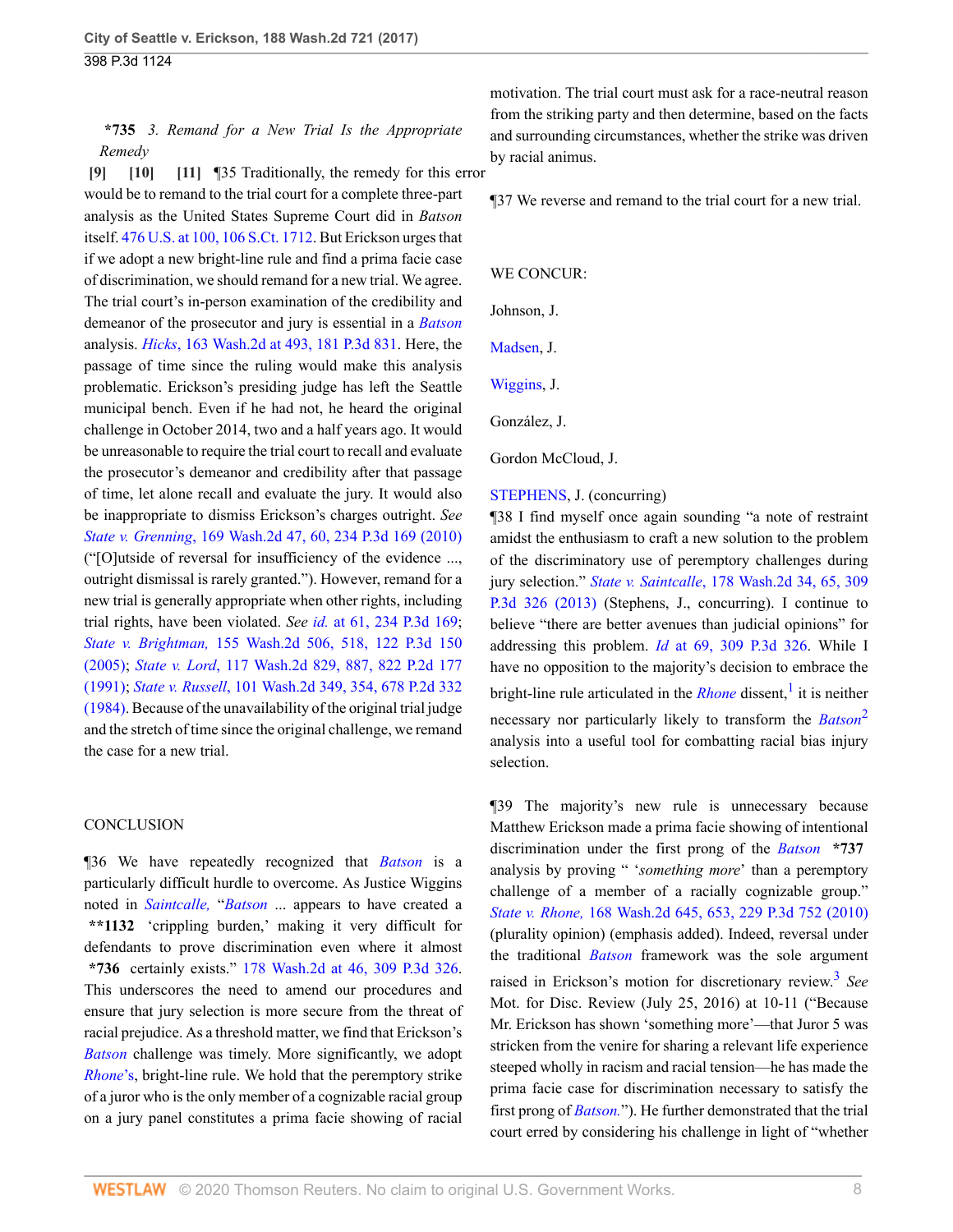there were members of *any* constitutionally protected group on the jury." *Id.* at 11.

¶40 Not only is the majority's new rule unnecessary to the resolution of this case, it is also unlikely to significantly reduce racial bias in jury selection because the ultimate inquiry under *[Batson](http://www.westlaw.com/Link/Document/FullText?findType=Y&serNum=1986122459&pubNum=0000708&originatingDoc=If16b08a062d111e794a1f7ff5c621124&refType=RP&originationContext=document&vr=3.0&rs=cblt1.0&transitionType=DocumentItem&contextData=(sc.UserEnteredCitation))* remains whether the peremptory strike against a sole member of a constitutionally protected group evidenced *intentional* race discrimination. Both the majority and Erickson recognize that presuming discrimination under the first step in the analysis is relatively unambitious. *See* majority at 1129 (quoting *[Rhone](http://www.westlaw.com/Link/Document/FullText?findType=Y&serNum=2021664562&pubNum=0004645&originatingDoc=If16b08a062d111e794a1f7ff5c621124&refType=RP&originationContext=document&vr=3.0&rs=cblt1.0&transitionType=DocumentItem&contextData=(sc.UserEnteredCitation))* dissent that its rule " 'merely require[s] the State to offer a race-neutral explanation for its peremptory challenge,' " [168 Wash.2d at 662, 229 P.3d](http://www.westlaw.com/Link/Document/FullText?findType=Y&serNum=2021664562&pubNum=0000804&originatingDoc=If16b08a062d111e794a1f7ff5c621124&refType=RP&fi=co_pp_sp_804_662&originationContext=document&vr=3.0&rs=cblt1.0&transitionType=DocumentItem&contextData=(sc.UserEnteredCitation)#co_pp_sp_804_662) [752](http://www.westlaw.com/Link/Document/FullText?findType=Y&serNum=2021664562&pubNum=0000804&originatingDoc=If16b08a062d111e794a1f7ff5c621124&refType=RP&fi=co_pp_sp_804_662&originationContext=document&vr=3.0&rs=cblt1.0&transitionType=DocumentItem&contextData=(sc.UserEnteredCitation)#co_pp_sp_804_662)); Suppl. Br. of Pet'r at 18 (noting "such a brightline rule does not create a substantial burden to any party" because "it would merely eliminate the first step of the *[Batson](http://www.westlaw.com/Link/Document/FullText?findType=Y&serNum=1986122459&pubNum=0000708&originatingDoc=If16b08a062d111e794a1f7ff5c621124&refType=RP&originationContext=document&vr=3.0&rs=cblt1.0&transitionType=DocumentItem&contextData=(sc.UserEnteredCitation))* analysis"). Considering the range of justifications that have traditionally been recognized **\*\*1133** as raceneutral reasons for striking a juror under the second step of *[Batson](http://www.westlaw.com/Link/Document/FullText?findType=Y&serNum=1986122459&pubNum=0000708&originatingDoc=If16b08a062d111e794a1f7ff5c621124&refType=RP&originationContext=document&vr=3.0&rs=cblt1.0&transitionType=DocumentItem&contextData=(sc.UserEnteredCitation))*, taking the first step may not represent much progress. **\*738** *See, e.g., [J.E.B. v. Alabama ex rel. T.B.,](http://www.westlaw.com/Link/Document/FullText?findType=Y&serNum=1994086673&pubNum=0000780&originatingDoc=If16b08a062d111e794a1f7ff5c621124&refType=RP&fi=co_pp_sp_780_143&originationContext=document&vr=3.0&rs=cblt1.0&transitionType=DocumentItem&contextData=(sc.UserEnteredCitation)#co_pp_sp_780_143)* [511 U.S. 127, 143 & n.16, 114 S.Ct. 1419, 128 L.Ed. 2d 89](http://www.westlaw.com/Link/Document/FullText?findType=Y&serNum=1994086673&pubNum=0000780&originatingDoc=If16b08a062d111e794a1f7ff5c621124&refType=RP&fi=co_pp_sp_780_143&originationContext=document&vr=3.0&rs=cblt1.0&transitionType=DocumentItem&contextData=(sc.UserEnteredCitation)#co_pp_sp_780_143) [\(1994\)](http://www.westlaw.com/Link/Document/FullText?findType=Y&serNum=1994086673&pubNum=0000780&originatingDoc=If16b08a062d111e794a1f7ff5c621124&refType=RP&fi=co_pp_sp_780_143&originationContext=document&vr=3.0&rs=cblt1.0&transitionType=DocumentItem&contextData=(sc.UserEnteredCitation)#co_pp_sp_780_143) (noting peremptory strikes based on juror experiences disproportionately affecting minority groups remain race neutral absent a showing of pretext); *[Hernandez v. New York](http://www.westlaw.com/Link/Document/FullText?findType=Y&serNum=1991097682&pubNum=0000708&originatingDoc=If16b08a062d111e794a1f7ff5c621124&refType=RP&originationContext=document&vr=3.0&rs=cblt1.0&transitionType=DocumentItem&contextData=(sc.UserEnteredCitation))*, [500 U.S. 352, 111 S.Ct. 1859, 114 L.Ed. 2d 395 \(1991\)](http://www.westlaw.com/Link/Document/FullText?findType=Y&serNum=1991097682&pubNum=0000708&originatingDoc=If16b08a062d111e794a1f7ff5c621124&refType=RP&originationContext=document&vr=3.0&rs=cblt1.0&transitionType=DocumentItem&contextData=(sc.UserEnteredCitation)) (accepting bilingual status as race-neutral reason for striking Latino juror). We are unlikely to see different outcomes unless courts are willing to more critically evaluate proffered raceneutral justifications in future cases.

<span id="page-8-0"></span>¶41 Pending before this court in our administrative rule-making capacity is a proposed court rule that would alter the method for evaluating claims of racebased peremptory challenges so that the intentional discrimination that must be proved under *[Batson](http://www.westlaw.com/Link/Document/FullText?findType=Y&serNum=1986122459&pubNum=0000708&originatingDoc=If16b08a062d111e794a1f7ff5c621124&refType=RP&originationContext=document&vr=3.0&rs=cblt1.0&transitionType=DocumentItem&contextData=(sc.UserEnteredCitation))* is no longer required. *See* Proposed General Rule (GR) 37 (Wash. 2017), $4 \text{ http://www.courts.wa.gov/court_rules/?}$  $4 \text{ http://www.courts.wa.gov/court_rules/?}$ fa=court\_rules.proposedRuleDisplay& ruleId=537 [https:// perma.cc/YB3Q-U4ZK]. In addition to moving away from *[Batson](http://www.westlaw.com/Link/Document/FullText?findType=Y&serNum=1986122459&originatingDoc=If16b08a062d111e794a1f7ff5c621124&refType=RP&originationContext=document&vr=3.0&rs=cblt1.0&transitionType=DocumentItem&contextData=(sc.UserEnteredCitation))*'s intentional discrimination inquiry, the proposed rule also recognizes that many frequently proffered raceneutral reasons for striking jurors "have operated to exclude racial and ethnic minorities from serving on juries in Washington." *Id.* at cmt. 4. It would therefore create a presumption against the validity of justifications such as "expressing a distrust of law enforcement or a belief that law enforcement officers engage in racial profiling," or "not being

<span id="page-8-1"></span>a native English speaker." *Id.* at cmt. 4(b), (g). The proposed rule was formally published for comment from November 2016 through April 2017, and numerous individuals and organizations have commented on the rule. *See* Comments for GR 37[5](#page-9-5) (Wash. 2017), **\*739** http://www.courts.wa.gov/ court\_rules/?fa=court\_rules.commentDisplay& ruleId=537. The comments address not only the merits of the proposed rule, but also possible modifications, expansions or alternatives to the rule, and practical challenges to implementation. The debate has been robust and informative, and has underscored two truths: (1) *[Batson](http://www.westlaw.com/Link/Document/FullText?findType=Y&serNum=1986122459&pubNum=0000708&originatingDoc=If16b08a062d111e794a1f7ff5c621124&refType=RP&originationContext=document&vr=3.0&rs=cblt1.0&transitionType=DocumentItem&contextData=(sc.UserEnteredCitation))* has largely failed in its promise to eliminate bias in jury selection and (2) finding a meaningful solution goes well beyond simply tinkering with the first prong of the *[Batson](http://www.westlaw.com/Link/Document/FullText?findType=Y&serNum=1986122459&pubNum=0000708&originatingDoc=If16b08a062d111e794a1f7ff5c621124&refType=RP&originationContext=document&vr=3.0&rs=cblt1.0&transitionType=DocumentItem&contextData=(sc.UserEnteredCitation))* analysis.

¶42 The court has convened a work group to carefully examine the proposed court rule with the goal of developing a meaningful, workable approach to eliminating bias in jury selection. That process will be informed by the diverse experiences of its participants and will be able to consider far broader perspectives than can be heard in a single appeal. Unconstrained by the limitations of the *[Batson](http://www.westlaw.com/Link/Document/FullText?findType=Y&serNum=1986122459&pubNum=0000708&originatingDoc=If16b08a062d111e794a1f7ff5c621124&refType=RP&originationContext=document&vr=3.0&rs=cblt1.0&transitionType=DocumentItem&contextData=(sc.UserEnteredCitation))* framework, the rule-making process will be able to consider important policy concerns as well as constitutional issues. It would be unfortunate if today's decision adopting the *[Rhone](http://www.westlaw.com/Link/Document/FullText?findType=Y&serNum=2021664562&pubNum=0004645&originatingDoc=If16b08a062d111e794a1f7ff5c621124&refType=RP&originationContext=document&vr=3.0&rs=cblt1.0&transitionType=DocumentItem&contextData=(sc.UserEnteredCitation))* dissent's bright-line rule were perceived as somehow signaling that the court has "fixed the problem." I hope instead that our decision sends the clear message that this court is unanimous in its commitment to eradicate racial bias from our jury system, and that we will work with all partners in the justice system to see this through.

#### [Fairhurst](http://www.westlaw.com/Link/Document/FullText?findType=h&pubNum=176284&cite=0190551101&originatingDoc=If16b08a062d111e794a1f7ff5c621124&refType=RQ&originationContext=document&vr=3.0&rs=cblt1.0&transitionType=DocumentItem&contextData=(sc.UserEnteredCitation)), C.J.

### [YU](http://www.westlaw.com/Link/Document/FullText?findType=h&pubNum=176284&cite=0227076801&originatingDoc=If16b08a062d111e794a1f7ff5c621124&refType=RQ&originationContext=document&vr=3.0&rs=cblt1.0&transitionType=DocumentItem&contextData=(sc.UserEnteredCitation)), J. (concurring)

¶43 I concur with the majority's effort to address the equal protection concerns expressed in *[Batson v. Kentucky,](http://www.westlaw.com/Link/Document/FullText?findType=Y&serNum=1986122459&pubNum=0000708&originatingDoc=If16b08a062d111e794a1f7ff5c621124&refType=RP&originationContext=document&vr=3.0&rs=cblt1.0&transitionType=DocumentItem&contextData=(sc.UserEnteredCitation))* 476 [U.S. 79, 106 S.Ct. 1712, 90 L.Ed. 2d 69 \(1986\),](http://www.westlaw.com/Link/Document/FullText?findType=Y&serNum=1986122459&pubNum=0000708&originatingDoc=If16b08a062d111e794a1f7ff5c621124&refType=RP&originationContext=document&vr=3.0&rs=cblt1.0&transitionType=DocumentItem&contextData=(sc.UserEnteredCitation)) and I applaud the adoption of a bright-line rule. However, I write separately because I am concerned that our solution assumes too much and falls short on ensuring that no juror is removed solely because of race, gender, sexual orientation, or religious beliefs. I am unable to say **\*740** with certainty that every peremptory challenge by the State against a person of color is motivated by racial animosity, and adopting a bright-line rule that does **\*\*1134** not extend to members of other cognizable groups does not address discrimination on any basis other than race.